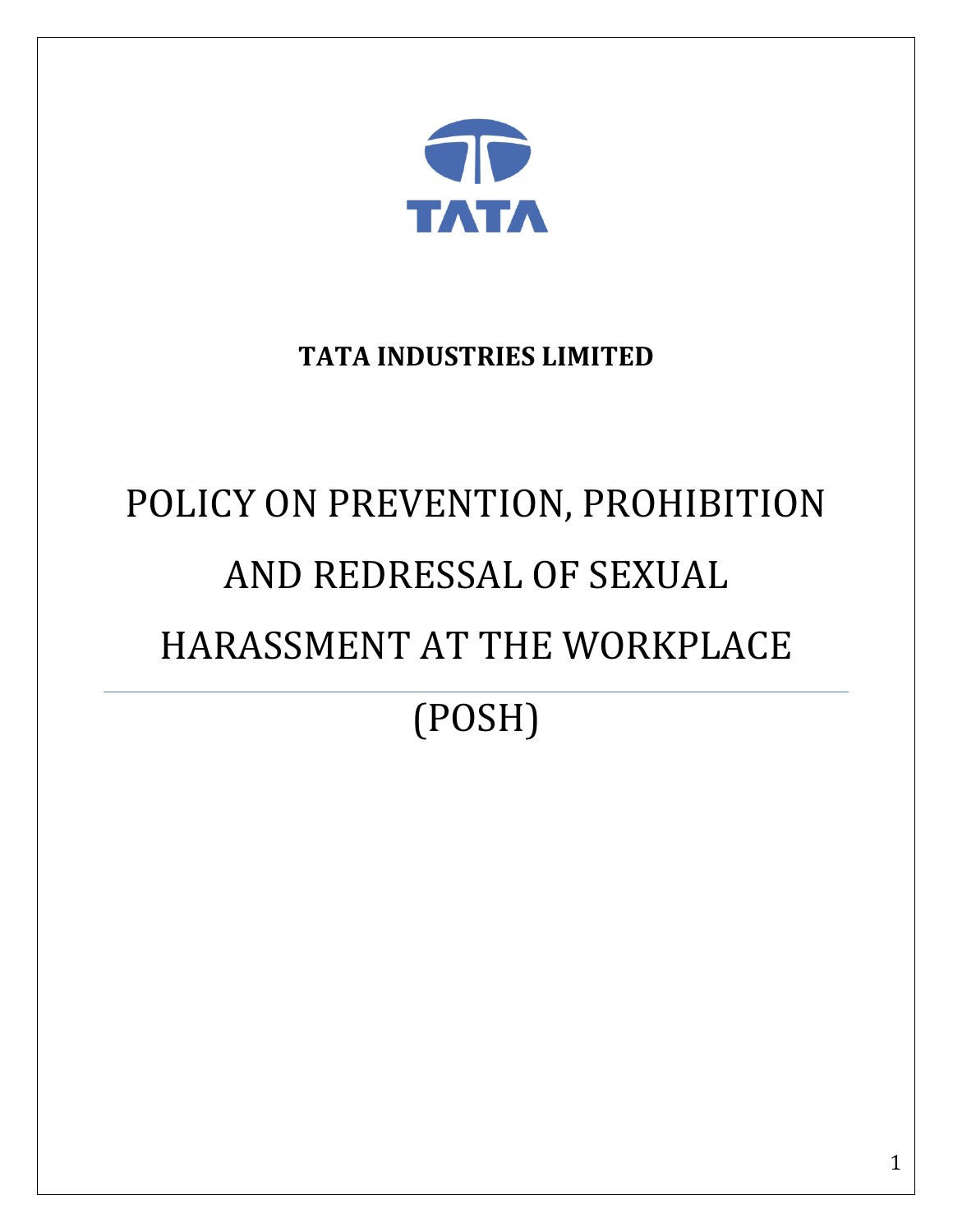# **Table of Contents**

| 2.             |  |
|----------------|--|
| 3 <sub>1</sub> |  |
| 4.             |  |
| 5.             |  |
| 6.             |  |
| 7.             |  |
|                |  |
|                |  |
|                |  |
|                |  |
|                |  |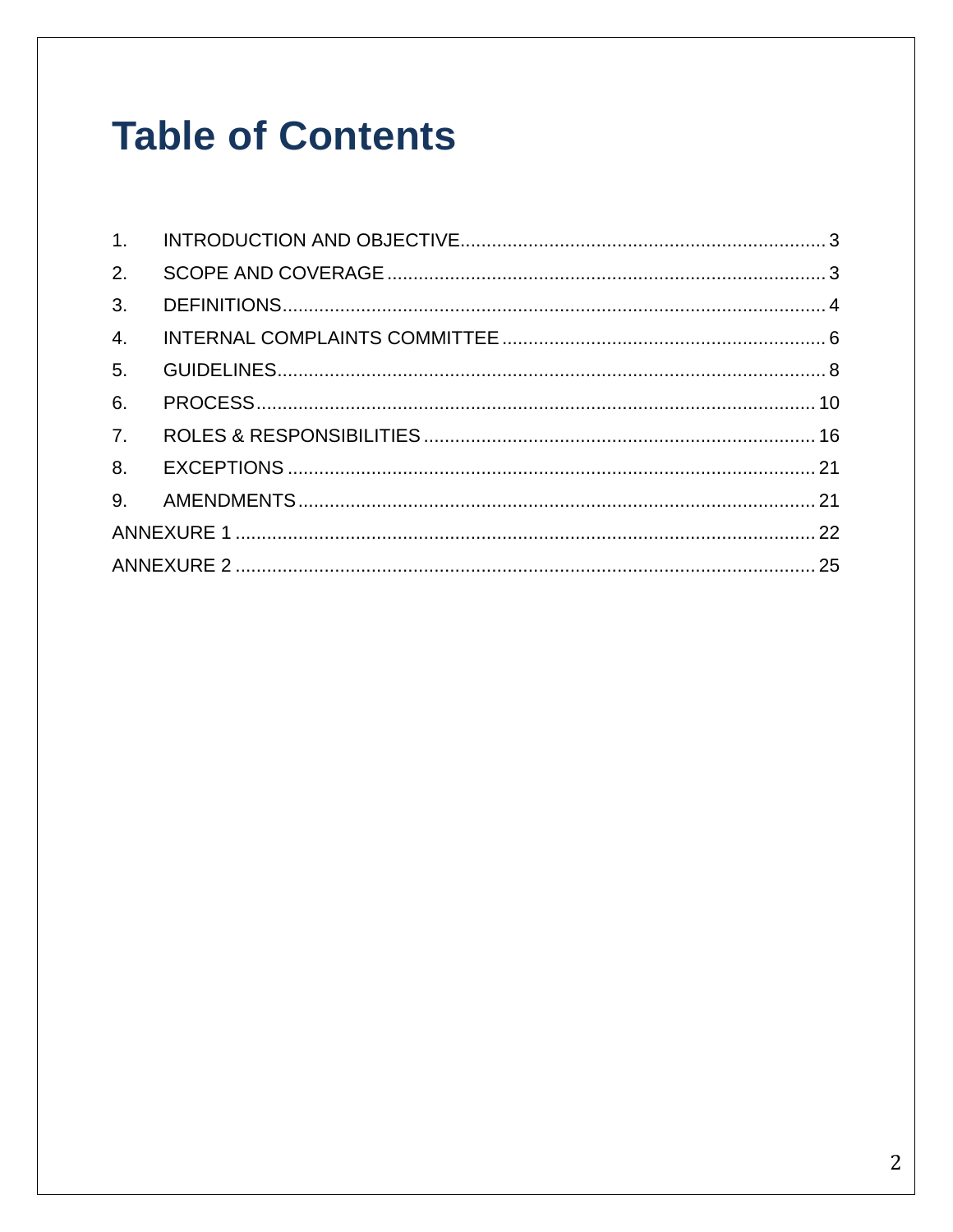#### <span id="page-2-0"></span>**1. INTRODUCTION AND OBJECTIVE**

The Tata Group strives to create and maintain a healthy, safe and productive work environment, free from discrimination and harassment. As laid out in the Tata Code of Conduct ("**TCOC**") ,every Group Company strives to provide equal opportunity and a harassment free workplace to all employees without regard to race, caste, religion, colour, ancestry, marital status, gender, sexual orientation, age, nationality, ethnic origin or disability.

Tata Industries Limited (the "**Company**") is therefore committed to creating a safe and conducive work environment that enables employees to work without fear of prejudice, gender bias and sexual harassment.

Accordingly, this Policy has been framed with the intention of preventing Sexual Harassment at workplace, that includes prohibition and redressal of sexual harassment should it occur.

At the Tata group, all employees are expected to uphold the highest standards of ethical conduct at the workplace and in all their interactions with business stakeholders. This means that employees have a responsibility to

- Treat each other with dignity and respect
- Follow the letter and spirit of law
- Refrain from any unwelcome behaviour that has sexual connotation (of sexual nature)
- Refrain from creating hostile atmosphere at workplace via sexual harassment
- Report sexual harassment experienced and/or witnessed to appropriate authorities and abide by the complaint handling procedure of the company.

#### <span id="page-2-1"></span>**2. SCOPE AND COVERAGE**

This policy is applicable to all Employees of the Company in India. Local country laws will take precedence over this policy, in other geographies, if applicable.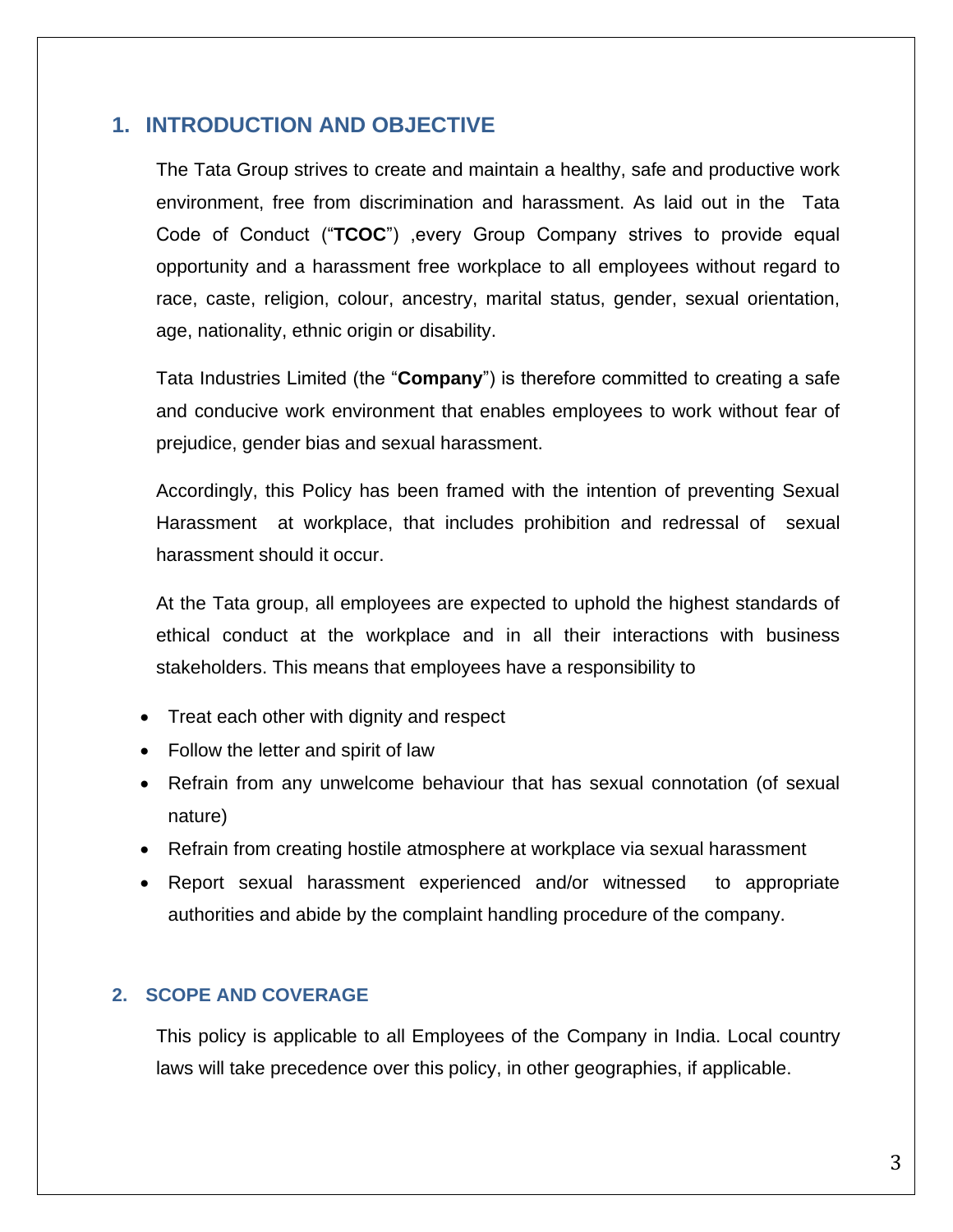This policy considers the definition of Right to life, under the Constitution of India. It means right to life with dignity and the fundamental right to carry on any occupation, trade or profession, which depends on the availability of a "safe" working environment where employees feel secure and truly believe that their dignity is maintained.

This policy takes complete cognizance of the latest legislation by the Government of India "The Sexual Harassment at Workplace (Prevention, Prohibition and Redressal) Act 2013 and its rules notification published on 9th December 2013. This Act is to provide protection against sexual harassment of women at workplace and for the prevention and redressal of complaints of sexual harassment and for the matters connected herewith or incidental thereto.

#### <span id="page-3-0"></span>**3. DEFINITIONS**

#### **Sexual Harassment**

Sexual Harassment may include any of the following but not limited to:

- Unwelcome sexual advances involving verbal, non-verbal, or physical conduct, implicit or explicit
- Physical contact and advances;
- Demand or request for sexual favours;
- Sexually coloured remarks, including but not limited to vulgar / indecent jokes, letters, phone calls, text messages, e-mails, gestures etc.
- Showing pornography or the likes
- Any other unwelcome physical, verbal or non-verbal conduct of sexual nature.
- Physical contact and advances such as touching, stalking, sounds which have explicit and /or implicit sexual connotation/overtones, molestation
- Display of pictures, signs etc. with sexual nature/ connotation/ overtones in the work area and work related areas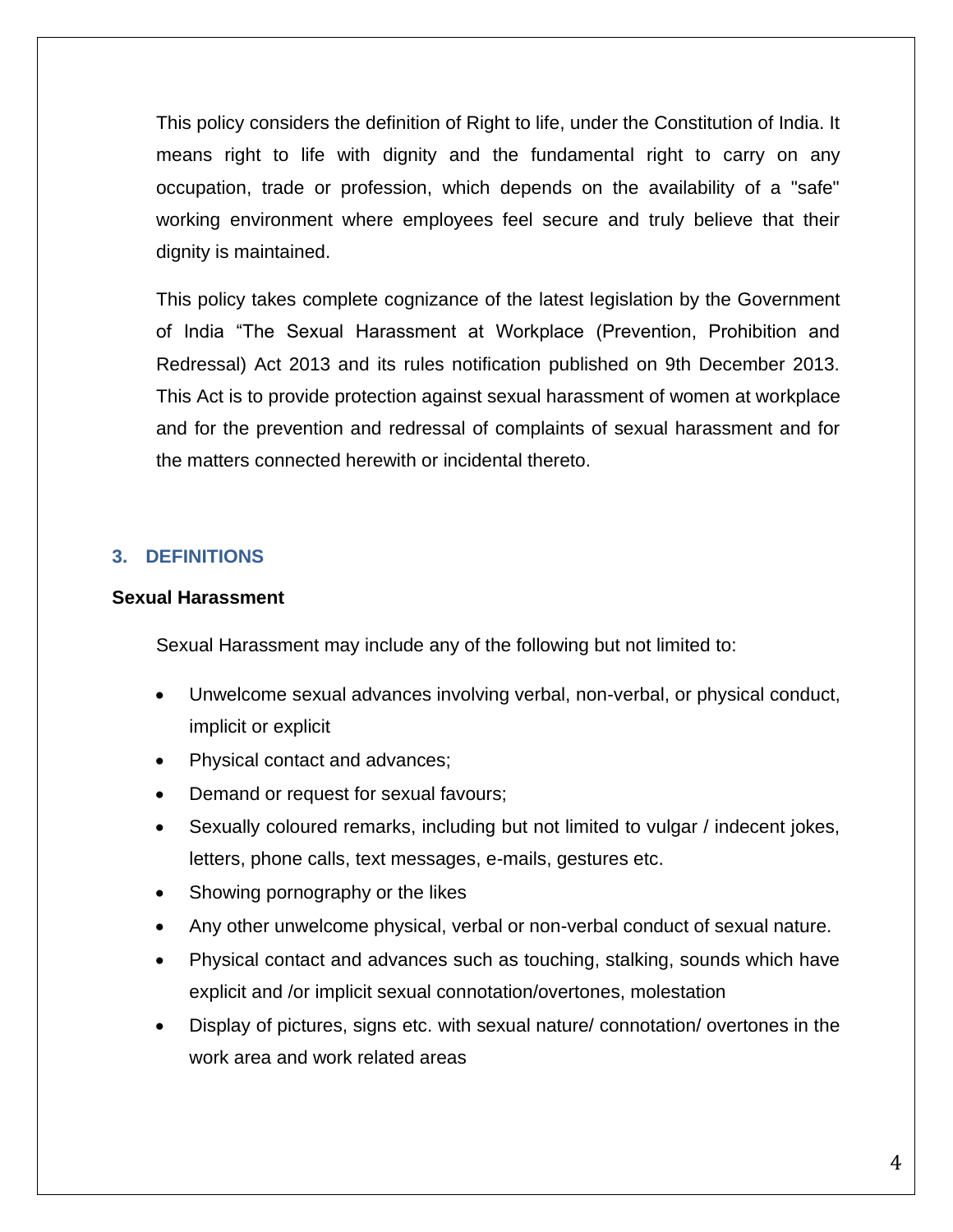- Verbal or non-verbal communication which offends the individuals sensibilities and affect her/his performance and has sexual connotation/ overtone/ nature
- Teasing, innuendos and taunts, physical confinement and /or touching against one's will and likely to intrude upon one's privacy

The following circumstances, among other circumstances, if it occurs or is present in relation to or connected with any act or behavior of sexual harassment may amount to sexual harassment

- o Implied or explicit promise of preferential treatment in the employment
- o Implied or explicit threat or detrimental treatment in the employment
- o Implied or explicit threat about the present or future employment status
- o Interference with the work or creating an intimidating or offensive or hostile work environment
- o Humiliating treatment likely to affect health or safety

An alleged act of Sexual Harassment committed during or outside of office hours falls under the purview of this policy

#### **Aggrieved Individual**

An Aggrieved Individual, in relation to a workplace, is a person, of any age, whether an Employee or not, who alleges to have been subjected to any act of Sexual Harassment.

#### **Complainant**

A Complainant is any Aggrieved Individual (if the Aggrieved Individual is unable to make a complaint on account of his/her physical or mental incapacity or death or otherwise) who makes a complaint alleging Sexual Harassment under this Policy.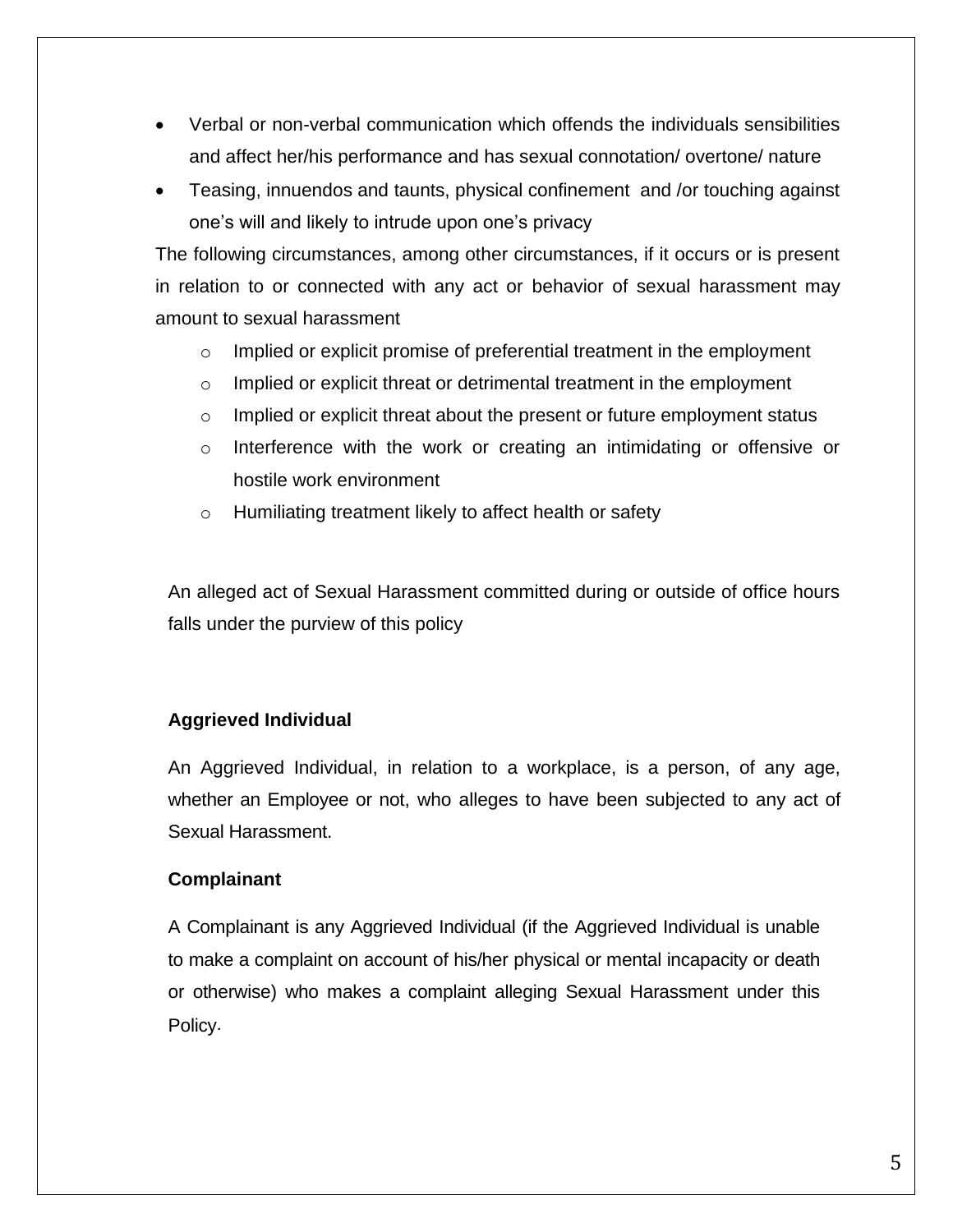#### **Employee**

An Employee means a person employed with the Company for any work on permanent, temporary, part time, ad hoc or daily wage basis, either directly or through an agent, including a contractor, with or without the knowledge of the principal employer, whether for remuneration or not, or working on a voluntary basis or otherwise, whether the terms of employment are express or implied and includes a co-worker, a contract worker, probationer, trainee, apprentice or called by any other such name.

#### **Respondent**

A Respondent means the person against whom the Complainant has made a complaint.

#### **Special Educator**

A Special Educator means a person trained in communication with people with special needs in a way that addresses their individual differences and needs.

#### **Workplace**

- Premises, locations, establishments, enterprises, institutions, offices, branches or units established, owned, controlled by the Company.
- Places visited by the Employee arising out of or during the course of employment including transportation provided by the employer for undertaking such journey.

### <span id="page-5-0"></span>**4. INTERNAL COMPLAINTS COMMITTEE (Now known as INTERNAL COMMTTEE)**

#### **Internal Complaints Committee Composition**

i) The Company has constituted an Internal Complaints Committee (ICC) – also known as the POSH Committee consisting the following: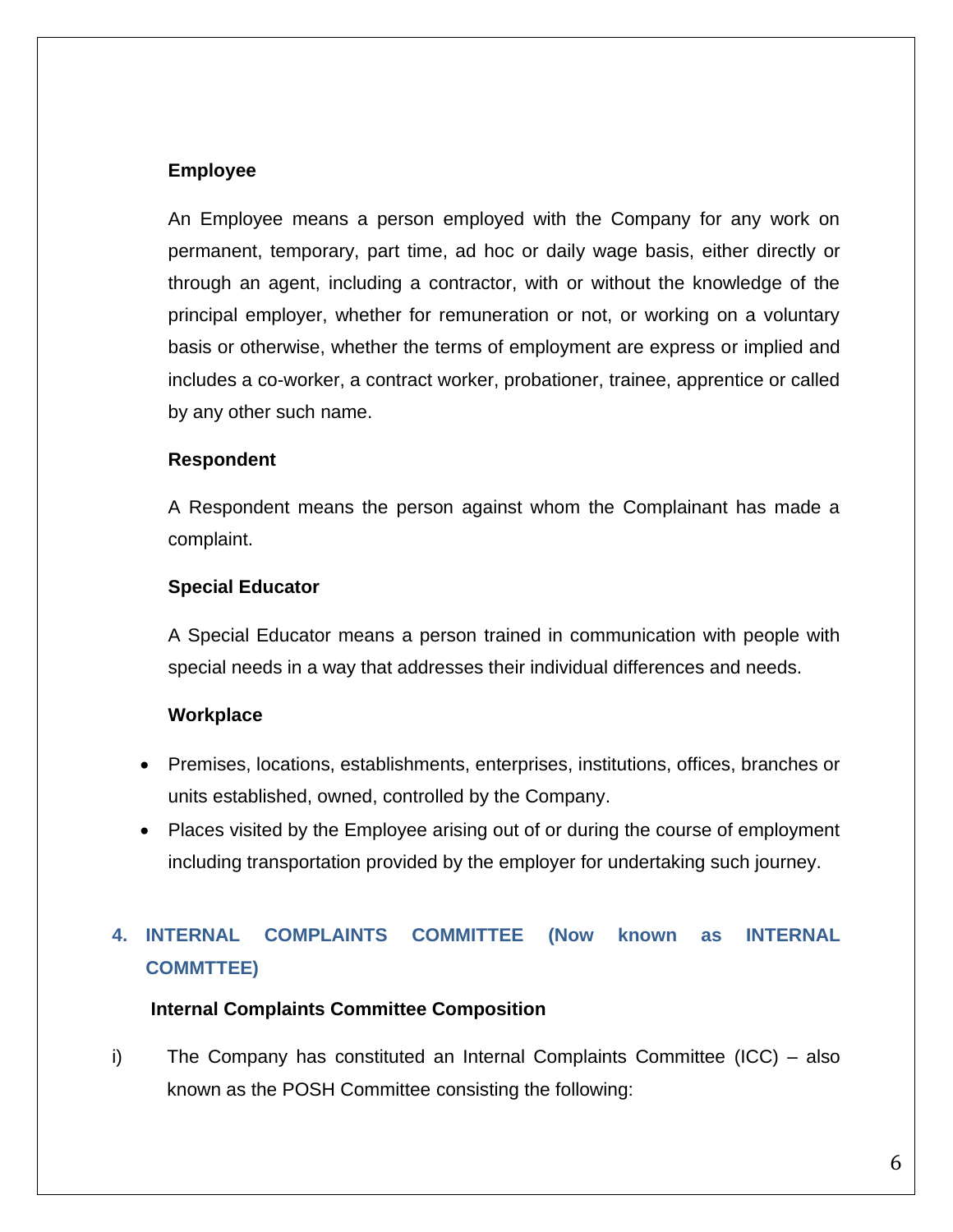| <b>Presiding Officer</b> | Ms. Poornima Sampath                                                                   |
|--------------------------|----------------------------------------------------------------------------------------|
| <b>Other Members</b>     | Mr. S. Sriram<br>Mr. Ashish Gangrade<br>Ms. Deepika Bhagwagar<br>Ms. Attreyi Mukherjee |
| <b>External Member</b>   | Ms. Shirin Batliwala                                                                   |

- ii) The Presiding Officer and every member of the ICC shall hold office for a period not exceeding three years, from the date of their nomination.
- iii) A member of the ICC may resign at any time by tendering his resignation in writing to the Company.

#### **Removal or Replacement of ICC member or Presiding Officer**

In the event that the Presiding Officer and / or any member of the ICC:

- contravenes any provisions of the Policy; or
- has been convicted for an offence or an inquiry into an offence under any law for the time being in force is pending against him / her; or
- has been found guilty in any disciplinary proceedings or a disciplinary proceeding is pending against him / her; or
- has so abused his / her position as to render his / her continuance in office prejudicial to public interest, such Presiding Officer or member as the case may be, shall be removed from the ICC. Any vacancy created due to cessation of employment, resignation, death, disability or removal, as applicable, shall be filled by a fresh nomination by the Company in accordance with the appropriate guidelines.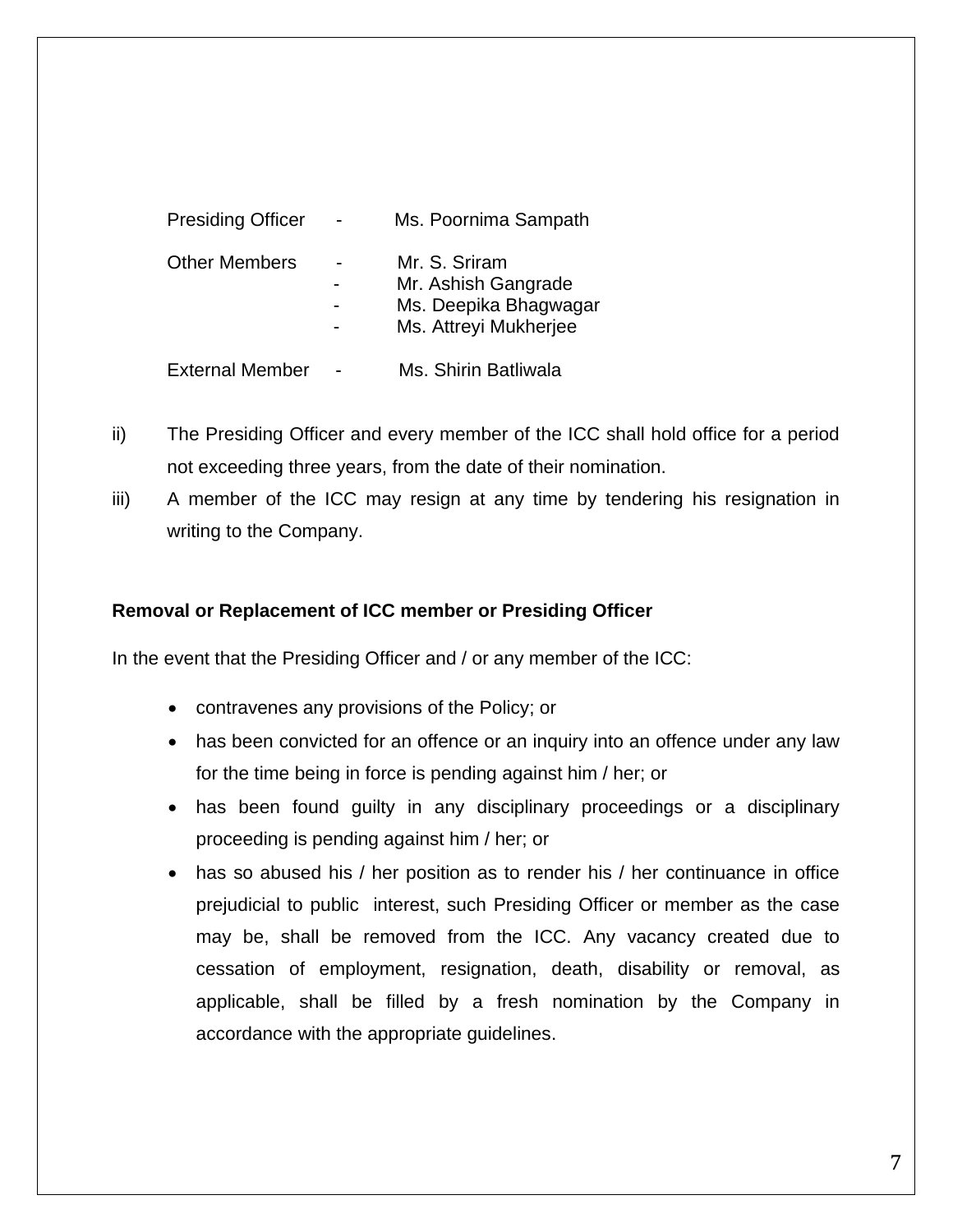#### <span id="page-7-0"></span>**5. GUIDELINES**

- The contents of the complaint made, the identity and addresses of the Complainant, Respondent and witnesses, any information relating to conciliation and inquiry proceedings, recommendations of the ICC and the action taken on the Respondent shall not be published, communicated or made known to the public, press and media in any manner. If the same is violated, the Company shall recover a sum of Rupees five thousand as penalty from such person or take action as per the provisions of the service rules.
- However, information may be disseminated regarding the justice secured to any victim without disclosing the name, address, identity or any other particulars calculated to lead to the identification of the Complainant and witnesses.
- The Presiding Officer or any member of the ICC shall render all reasonable assistance to the Complainant for making the complaint in writing.
- The ICC may consider various factors as required under the law for the purpose of determining the sums to be paid to the Aggrieved Individual,
- In case a witness has given false evidence or produced any forged or misleading document during the inquiry, action may be taken against the said witness in accordance with the provisions of the service rules applicable.
- The ICC shall ensure that the principles of natural justice are adhered to in relation to the conduct of hearings upon a Complaint and both the Complainant and the Respondent are provided with a fair opportunity to make their submissions.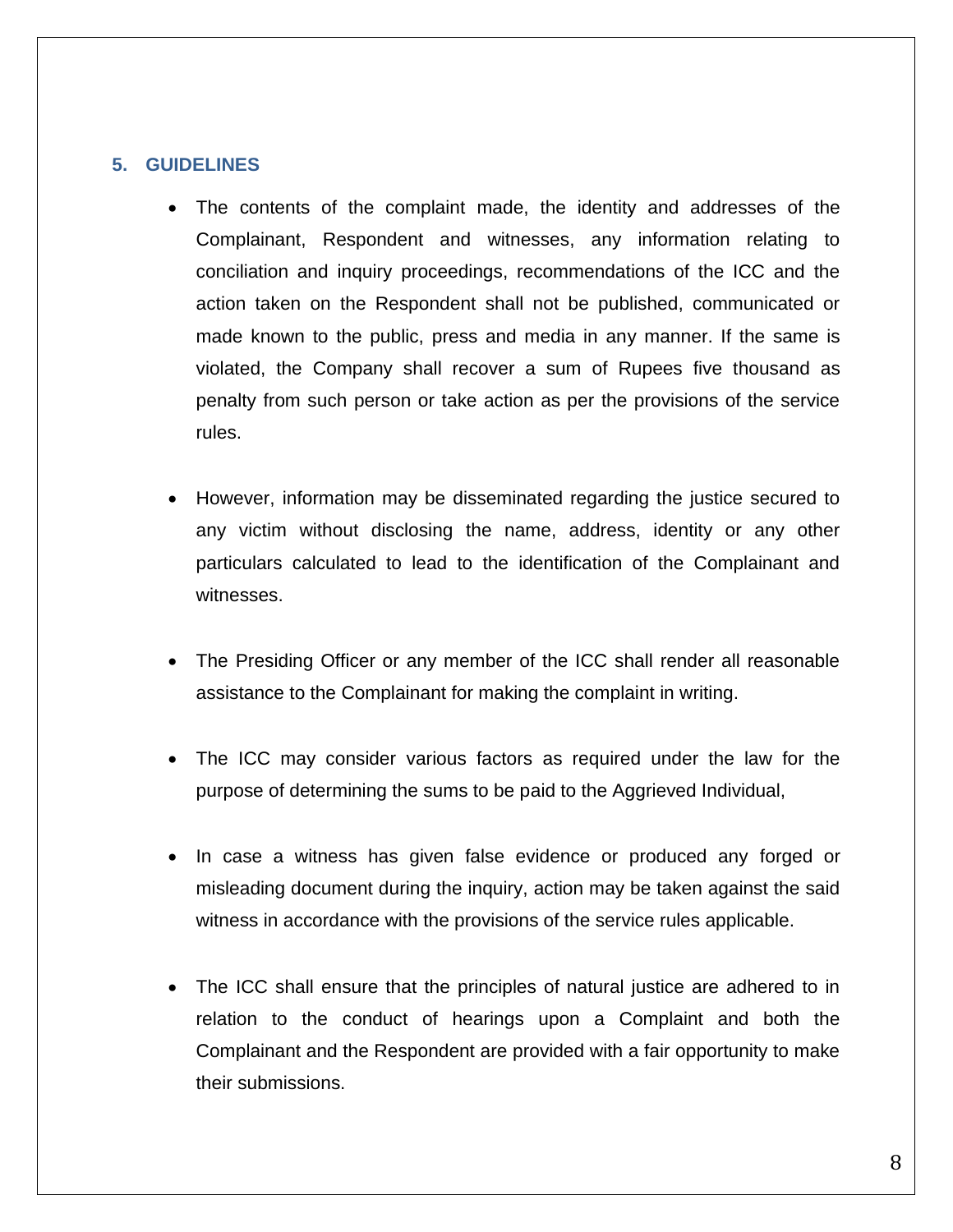- The contents of the report of ICC shall be kept confidential by ICC and the Company.
- Any refusal by any Employee of the Company to attend any hearing before the ICC when summoned or to provide to the ICC, any documents and / or information within his / her power or possession shall constitute a misconduct under the Company's service rules, rendering such Employee for adverse action by the Company.

#### **Non Retaliation**

The company will not accept, support or tolerate retaliation in any form against any employee who, acting in good faith, reports suspected misconduct, asks questions or raises concerns. Any person who engages in such retaliation directly or indirectly, or encourages others to do so, may be subject to appropriate disciplinary action.

- Retaliation will be treated as a major misconduct.
- Retaliation against those reporting sexual harassment is prohibited by this policy.
- Retaliation means and includes any hurtful employment action against an individual/s.
- Anyone suspecting or experiencing retaliation should report to the appropriate authorities.
- Anyone feeling that a retaliation complaint did not get a prompt response can contact Group Chief Ethics Officer directly.
- Retaliation cases are treated as seriously as an alleged case of sexual harassment even if the original harassment complaint is not proven.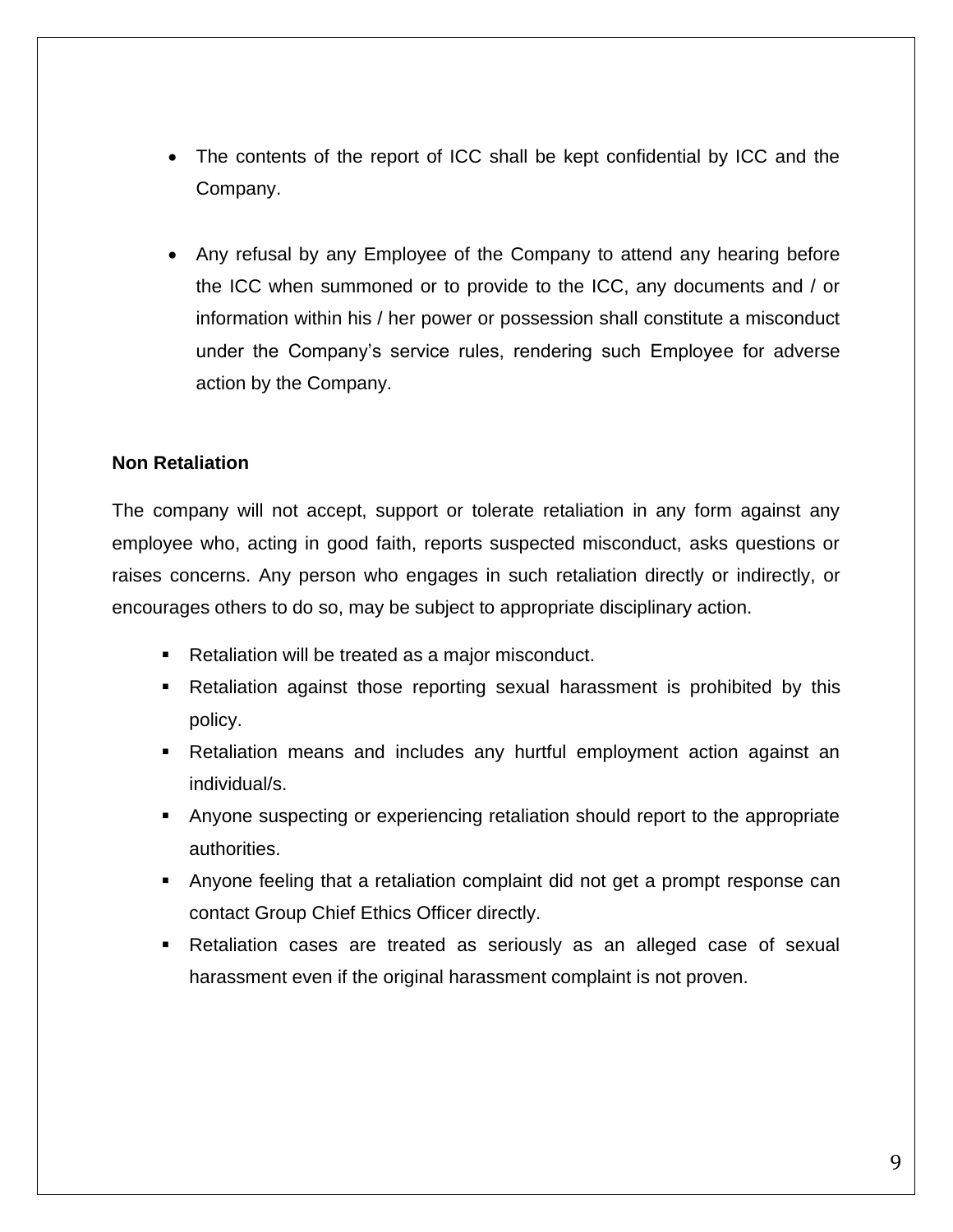#### <span id="page-9-0"></span>**6. PROCESS**

#### **Complaint of Sexual Harassment**

- i) A Complainant can make, in writing, a complaint of Sexual Harassment to the Internal Complaints Committee (ICC), within a period of three months from the date of incident and in case of a series of incidents, within a period of three months from the date of last incident. The ICC may, for the reasons to be recorded in writing, extend the time limit not exceeding three months, if it is satisfied that the circumstances were such which prevented the Complainant from filing a complaint within the said period.
- ii) If the Aggrieved Individual is unable to make a complaint on account of his/her physical incapacity, a complaint may be filed by:
	- his/her relative or friend; or
	- his/her co-worker; or
	- an officer of the National Commission for Women or State Women's Commission; or
	- any person who has knowledge of the incident, with the written consent of the Aggrieved Individual
- iii) If the Aggrieved Individual is unable to make a complaint on account of his/her mental incapacity, a complaint may be filed by:
	- his/her relative or friend; or
	- a special educator; or
	- a qualified psychiatrist or psychologist; or
	- the guardian or authority under whose care he/she is receiving treatment or care; or
	- any person who has knowledge of the incident jointly with the Aggrieved Individual's relative or friend or a special educator or qualified psychiatrist or psychologist, or guardian or authority under whose care he/she is receiving treatment or care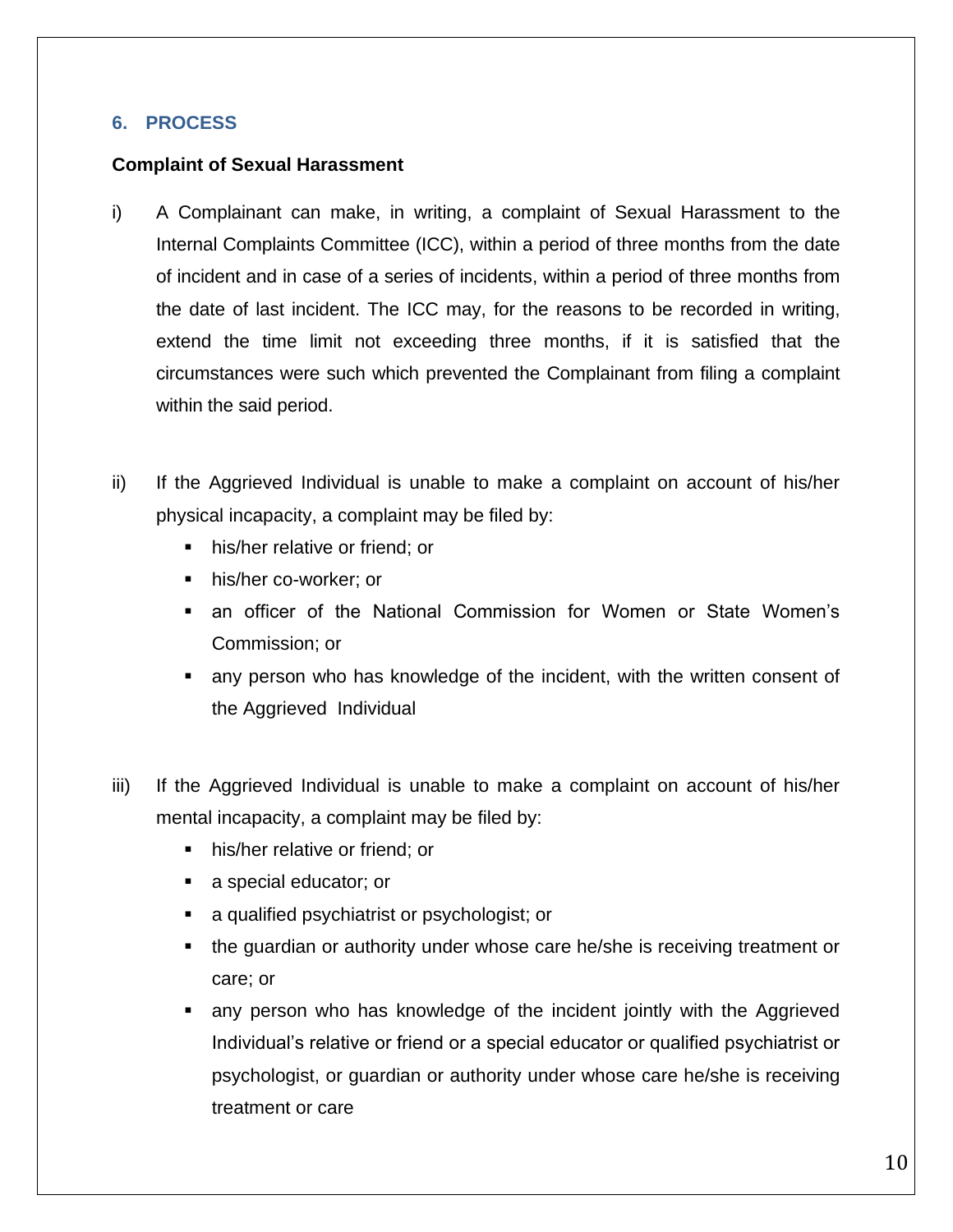- iv) If the Aggrieved Individual for any other reason is unable to make a complaint, a complaint may be filed by any person who has knowledge of the incident, with his/her written consent.
- v) If the Aggrieved Individual is deceased, a complaint may be filed by any person who has knowledge of the incident, with the written consent of his/her legal heir.
- vi) The form in which the complaint is required to be made is annexed as **Annexure 1** to the Policy. This form will be available with the ICC and also on **tataworld.com.**  However, any written complaint received in any form other than the form prescribed in **Annexure 1** shall also be accepted. The complaint can be submitted to the ICC electronically at **[posh@tata.com](mailto:posh@tata.com%20(to)** or may be physically submitted to any ICC member. The ICC may, but shall not be bound to, accept oral complaints under this Policy.
- vii) The Complainant shall submit six copies of the complaint along with supporting documents and relevant details concerning the alleged incident(s), the name and details of the Respondent and names and addresses of the witnesses.

#### **Conciliation**

Prior to initiating an inquiry, the ICC may, at the request of the Complainant take steps to settle the matter between the Complainant and the Respondent through conciliation, provided that no monetary settlement is made the basis of such conciliation. In case a settlement has been arrived at the ICC shall record the settlement so arrived and forward the same to the Company to take action as specified in the recommendation of the ICC.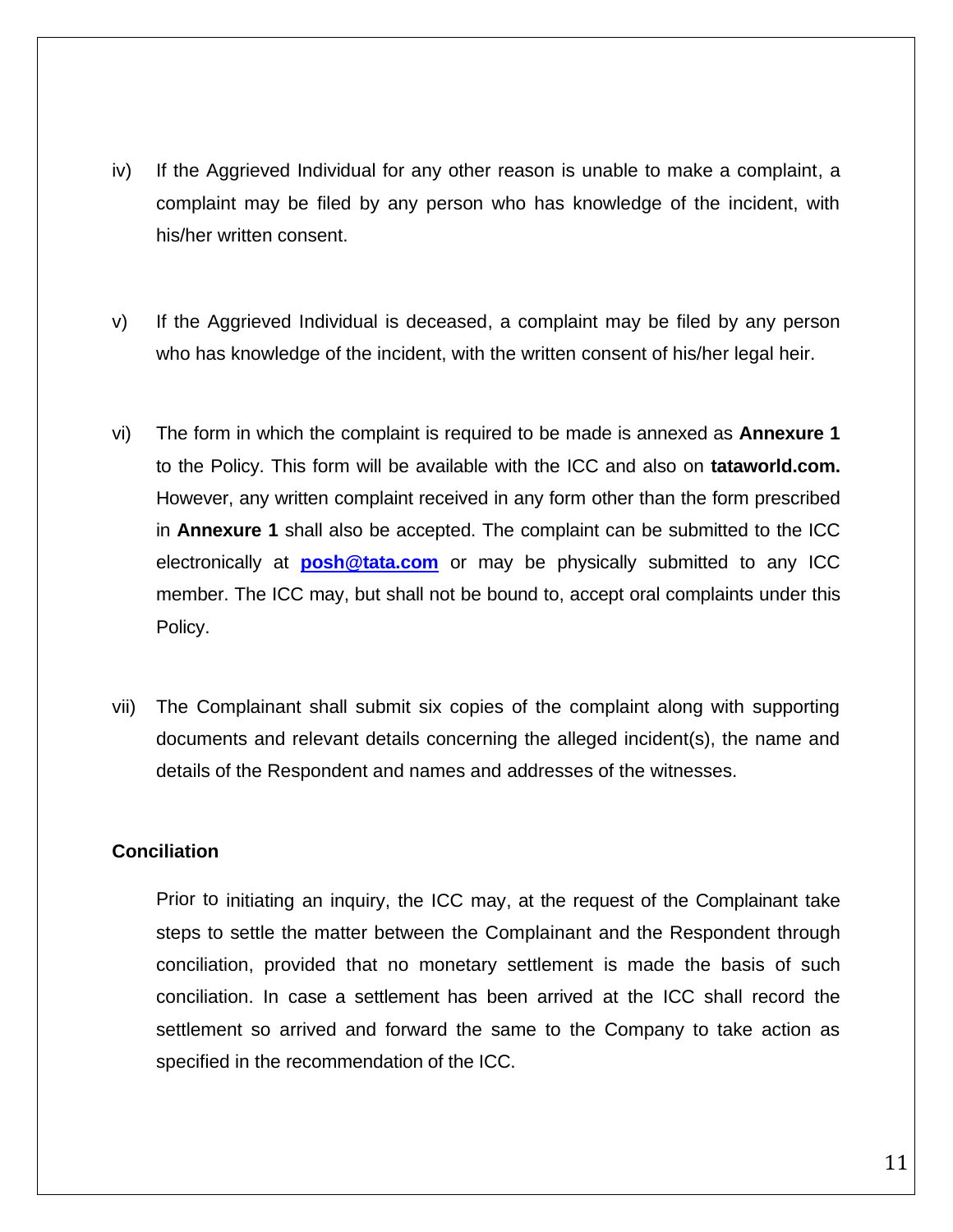The ICC will provide copies of the settlement as recorded to the Complainant and the Respondent. Upon a conciliation being reached, the ICC would not be required to conduct any further inquiry.

#### **Inquiry**

- i) Subject to the above and in the event of any term or condition of the settlement not been complied with by the Respondent, the ICC shall conduct an inquiry regarding the complaint.
- ii) On receipt of the complaint, the ICC shall send one of the copies received from the Complainant to the Respondent within a period of seven working days.
- iii) The Respondent shall file his reply to the complaint along with his list of documents, and names and addresses of witnesses, within a period not exceeding ten working days from the date of receipt of the documents.
- iv) The ICC shall make an inquiry into the complaint in accordance with the principles of natural justice. The ICC must notify in writing, the time and dates of its meetings to the Company, the Complainant and the Respondent, not less than 5 days in advance of any such meeting.
- v) While conducting the inquiry, a minimum of three members of the ICC including the Presiding Officer or Chairperson, as the case may be, shall be present.
- vi) The ICC shall have the powers to summon and enforce the attendance of any person and conduct an examination, request the discovery and production of documents and / or any other matter which may be prescribed and deemed necessary for the inquiry process.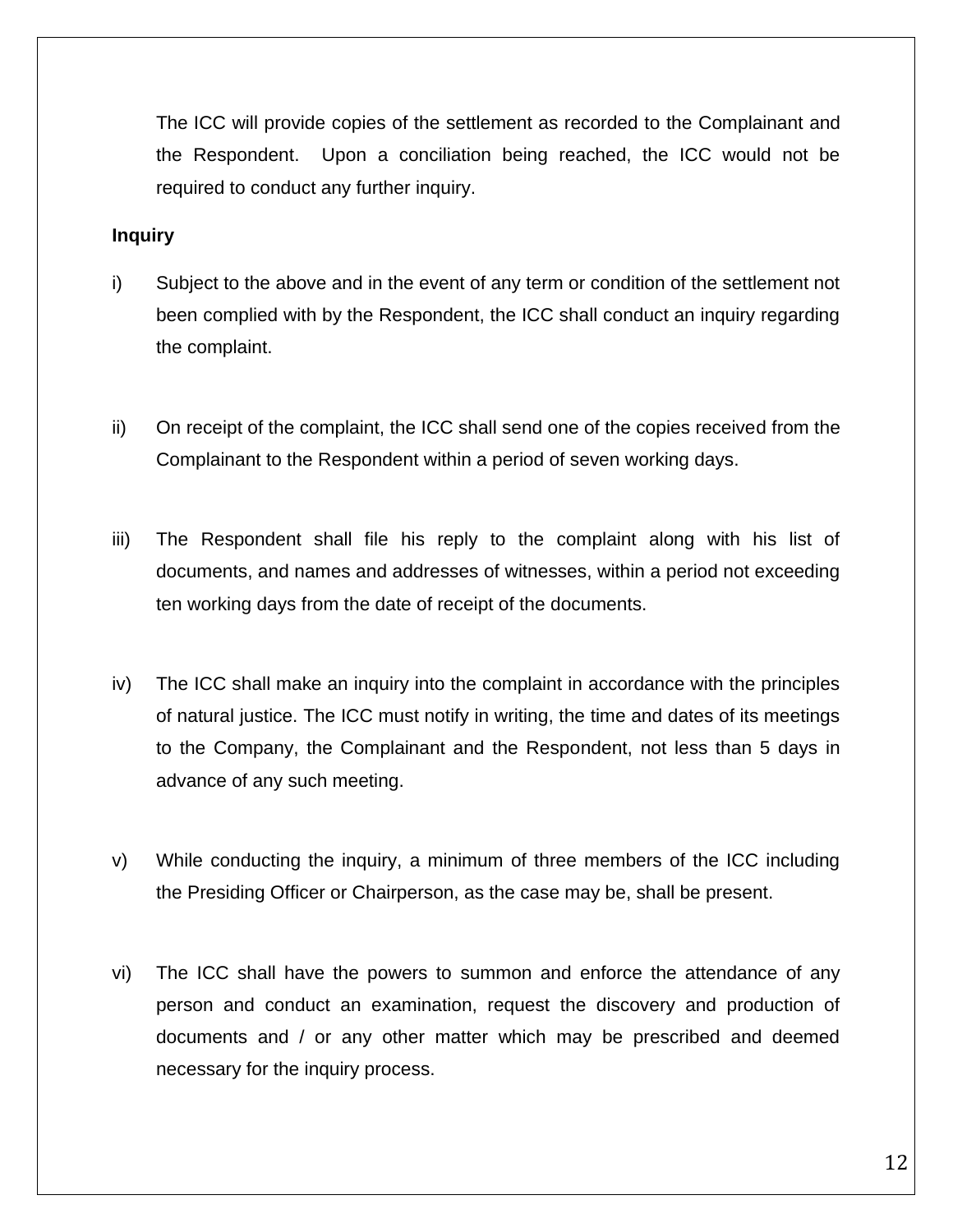- vii) The ICC shall have the right to terminate the inquiry proceedings or to give an exparte decision on the complaint, if the Complainant or Respondent fails, without sufficient cause, to present themselves, for three consecutive hearings convened by the Chairperson or Presiding Officer. Provided that such termination or ex-parte order may not be passed without giving a notice in writing, fifteen days in advance, to the party concerned.
- viii) The Complainant and the Respondent shall not be allowed to bring in any legal practitioner to represent them in their case at any stage of the proceedings before the complaints committee. However, they may be accompanied by a colleague for psychological or emotional support. Such colleague will not be permitted to speak at or otherwise interfere with the proceedings of the ICC.
- ix) All colleagues and witnesses who are part of the ICC proceedings will need to sign a confidentiality agreement
- ix) During the course of inquiry, the Complainant and the Respondent shall be given an opportunity of being heard and a copy of the findings shall be made available to both the parties enabling them to make representation against the findings before the ICC.
- x) The inquiry shall be completed within a period of ninety days from the date of receipt of the complaint.

#### **Action during Pendency of Inquiry**

i) During the pendency of an inquiry, on a written request made by the Complainant, the ICC may recommend the following to the Company: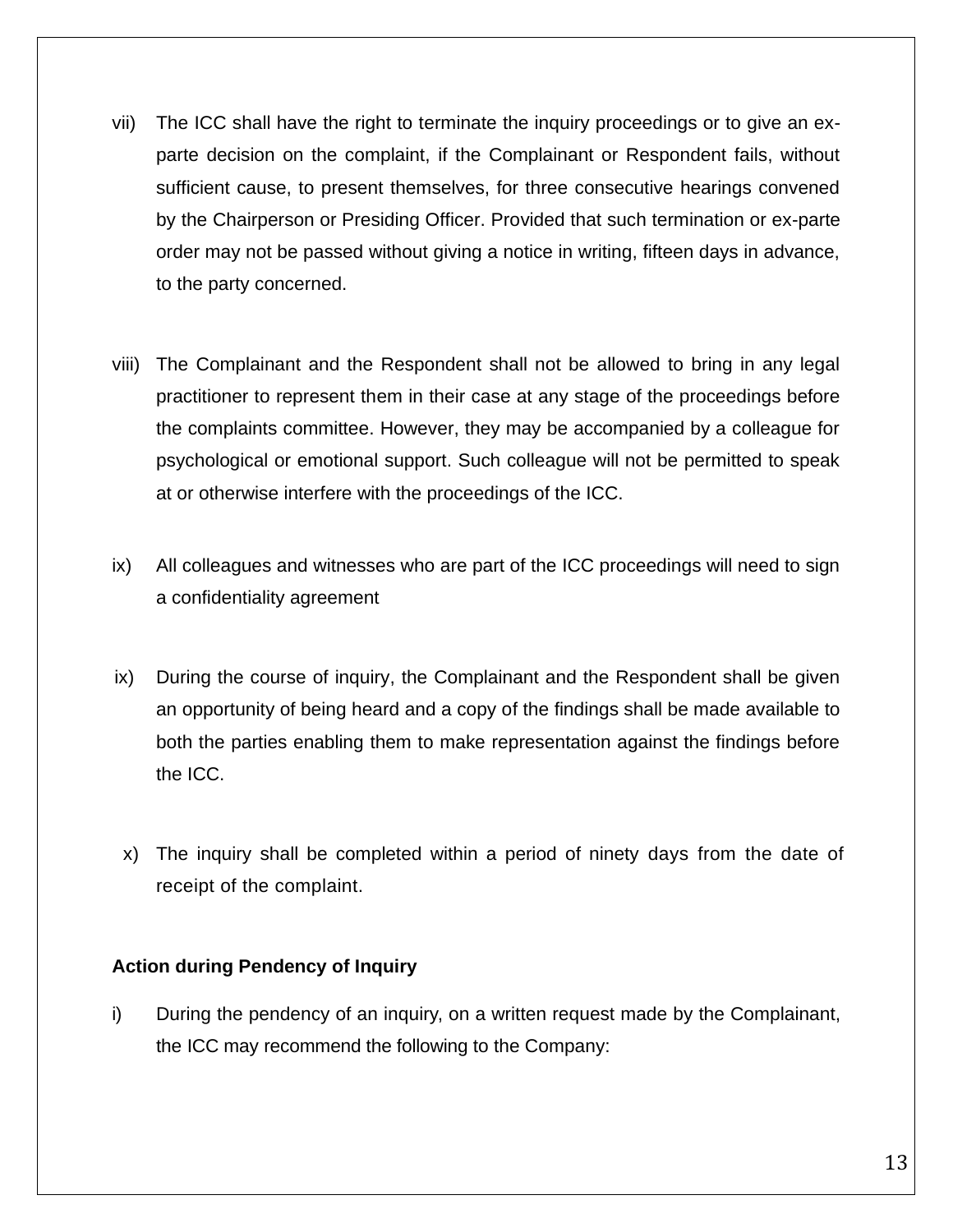- transfer the Aggrieved Individual or the Respondent to any other workplace
- grant leave to the Aggrieved Individual upto a period of three months
- grant such other relief to the Aggrieved Individual as may be prescribed under applicable law
- **EXECT** restraint the respondent from reporting on the work performance of the Aggrieved Individual or writing his/her confidential report and assign the same to another officer
- ii) The leave granted to the Aggrieved Individual shall be in addition to the leave he/she is otherwise entitled to.
- iii) On receiving a recommendation from the ICC, the Company shall implement the recommendations and send a report of such implementation to the ICC.

#### **Inquiry Report and Actions**

- i) On the completion of an inquiry the ICC shall provide a written report of its findings to the Company within a period of ten days from the date of completion of the inquiry and such report be made available to the concerned parties.
- ii) In the event that the ICC arrives at the conclusion that the allegation against the Respondent has not been proved, it shall recommend to the Company that no action is required to be taken in the matter.
- iii) Where the ICC arrives at the conclusion that the allegation against the Respondent has been proved, it shall recommend in writing to the Company to take action against the Respondent, which may include:
	- a written apology from the Respondent
	- a letter of warning may be placed in the personal file of the Respondent
	- reprimand or censure
	- immediate transfer or suspension without pay
	- termination from service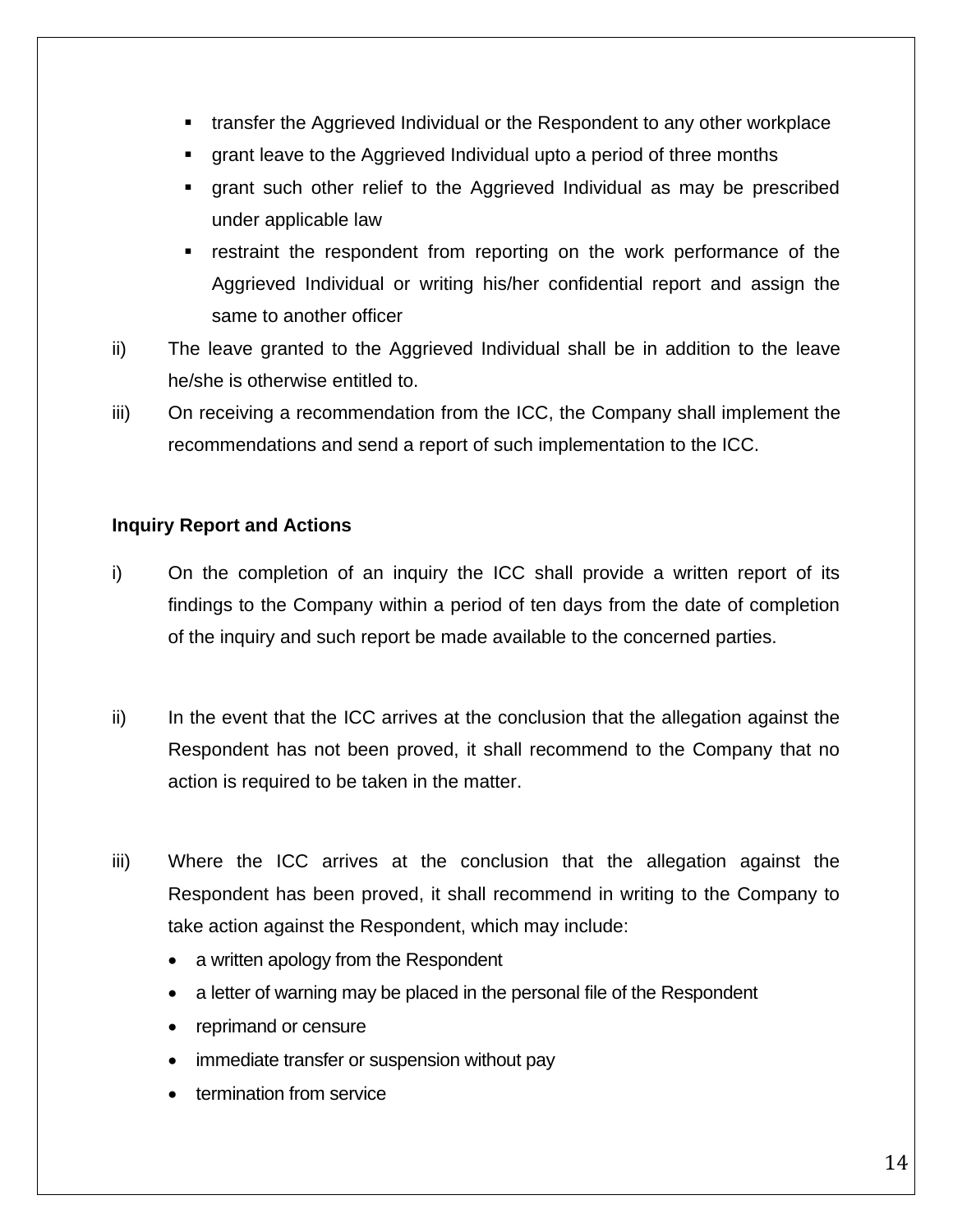- withholding of pay rise or increments
- undergoing a counseling session
- carrying out community service
- register an FIR against the Respondent in case the act alleged, prima facie constitutes an offense under the Indian Penal Code
- deduction from the salary or wages of the Respondent such sum as it may consider appropriate to be paid to the Aggrieved Individual or to his/ her legal heirs
- iv) In case the Company is unable to make deductions from the salary of the Respondent due to his being absent from duty or cessation of employment, it may direct the Respondent to pay such sum to the Complainant. In case the Respondent fails to pay the sum referred above, the ICC may forward the order for recovery of the sum as an arrear of land revenue to the concerned district officer.
- v) The Company shall act upon the recommendation given by ICC within sixty days of receipt of the recommendation.

#### **Malicious Complaint**

In case the ICC arrives at a conclusion that the allegation against the Respondent is malicious or the Complainant has made the complaint knowing it to be false or has produced any forged or misleading document, it may recommend to the Company to take suitable action against the Complainant who has made the complaint, in accordance with the provisions of the applicable service rules or as prescribed under applicable law.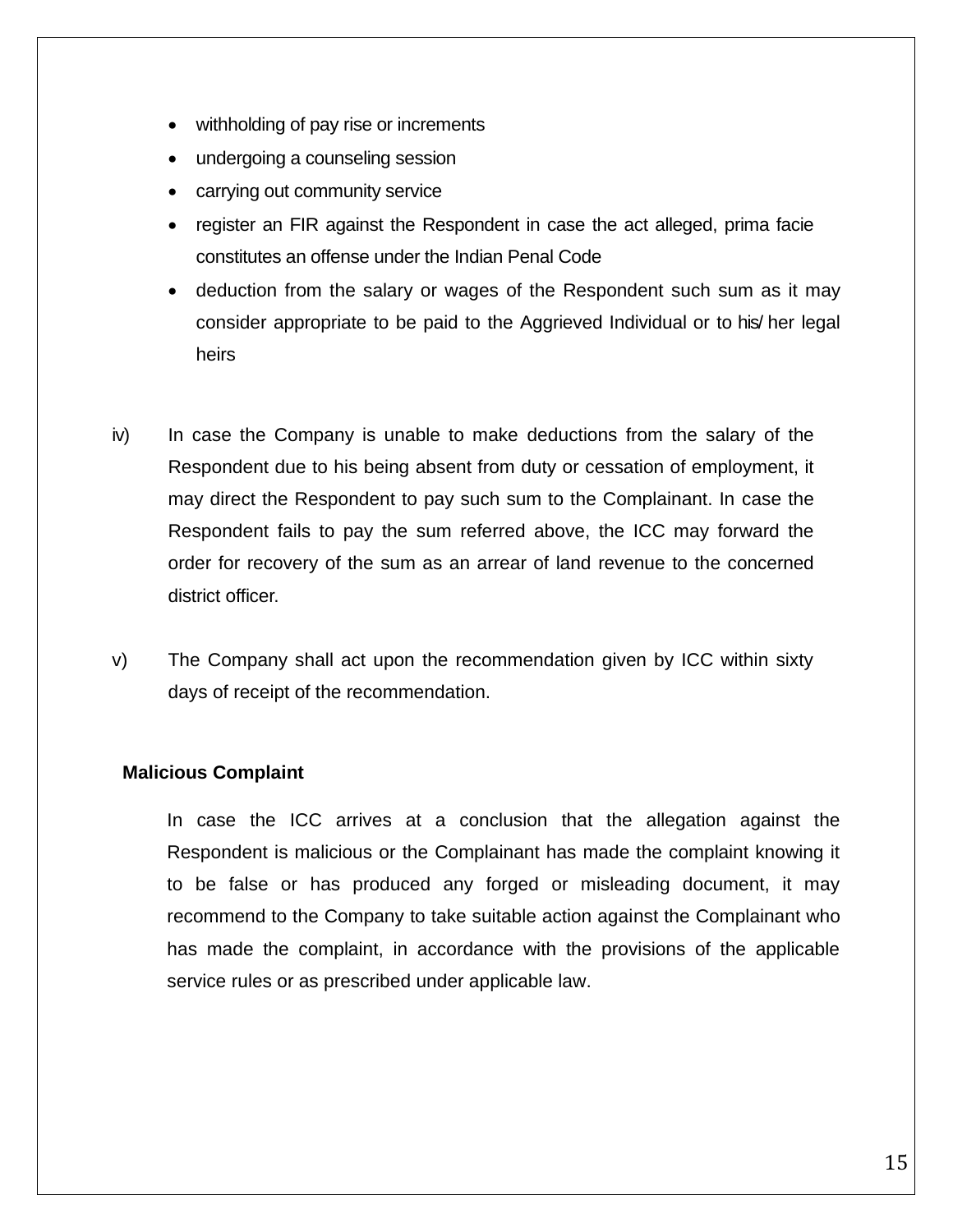Mere inability to substantiate a complaint or provide adequate proof need not attract action against the Complainant. Further, the malicious intent on part of the Complainant needs to be established through the inquiry process before any action against such Complainant is recommended by the ICC to the Company.

#### **Appeal**

In the event that any person is aggrieved from the recommendations made by the ICC or non-implementation of such recommendations, he/she may appeal to the appropriate authority, as specified by the law, within a period of ninety days of the recommendations.

#### <span id="page-15-0"></span>**7. ROLES & RESPONSIBILITIES**

#### **Employees**

As a custodian of the Tata Values, Tata Code of Conduct and statutory guidelines, employees have following responsibilities.

- To forward or submit to the ICC, any written complaint from any aggreived individual and to support/ co-operate during any investigation as part of the inquiry process.
- Be aware of and abide by laws applicable to them, their job and the company policies and procedures.
- Be aware of, and do not participate in any prohibited or inappropriate behaviors or activities while representing Tata Group/Company
- Be aware that the Company will take allegations seriously and will ask their cooperation in an investigation if they bring a complaint forward
- Participate in the procedure of investigation if a complaint is brought forward, it will be reviewed. If an employee elects not to participate in the procedure constituted by Company ,and does not wish to proceed with the complaint, it will need to be formally withdrawn. The complaint will still be reviewed.and the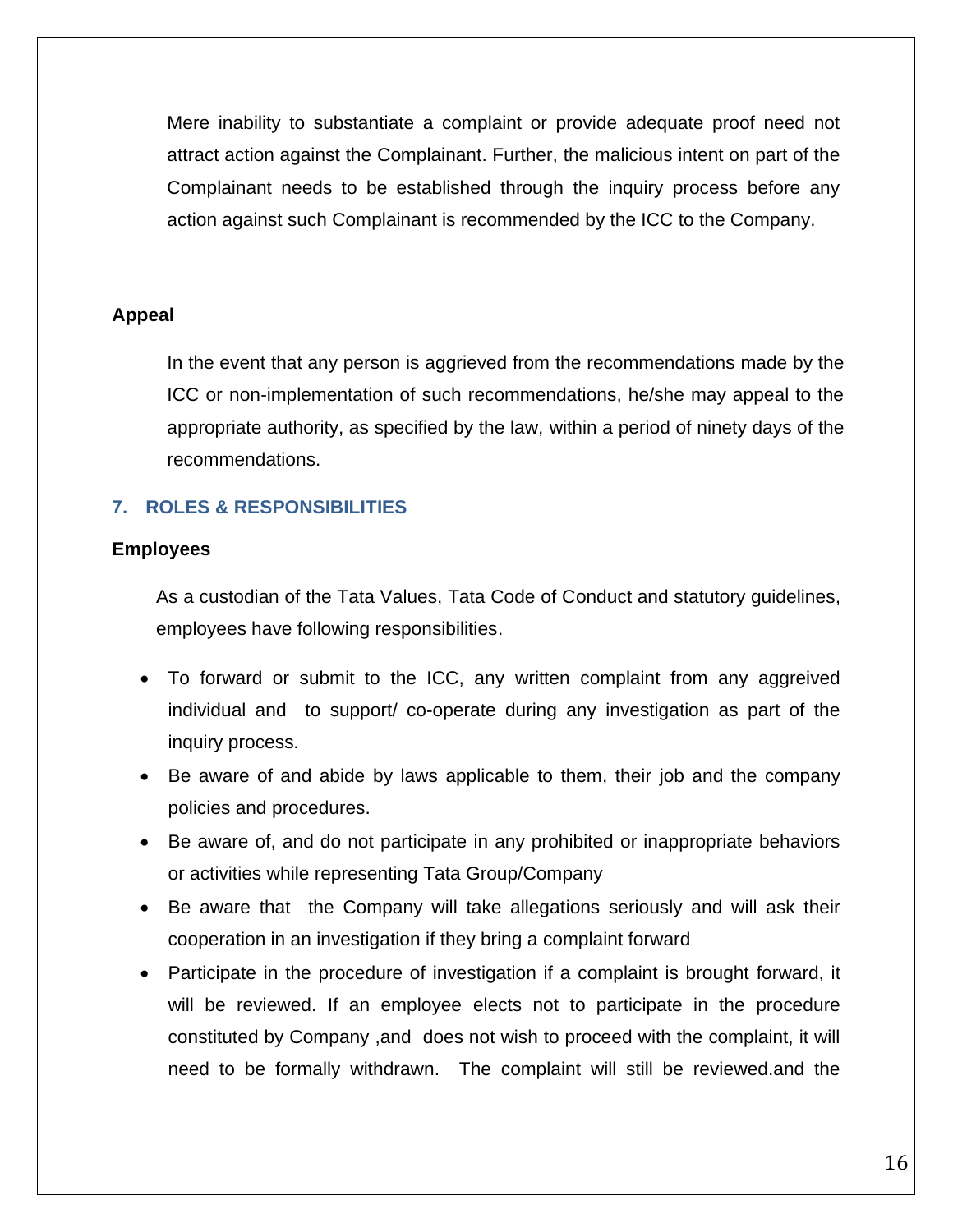findings of the complaint will be explained in writing. It will be the discretion of the management to accept or reject the request for withdrawal of the complaint.

- Provide a full and truthful disclosure of relevant information and assist with investigations of alleged policy violations.
- Handle information related to known or suspected violations of this policy in a discreet and confidential manner.
- Not attempt to investigate the information or suspected violations of this policy on their own i.e.without involving the ICC.
- Set an example of proper workplace behaviour and ethical standards in line with Tata Values and Tata Code of Conduct.

#### **Manager**

Manager is a reporting authority or anyone who is responsible for the outcome of work and has a reporting relationship with the complainant in the Company.

Manager has the same responsibilities as the employee, as well as these additional responsibilities as a custodian of the Tata Values, Tata Code of Conduct and statutory guidelines. If an employee and/or stakeholder has conveyed about sexual harassment to the manager, it is the responsibility of the manager to encourage the complainant to give it in writing to him/her and the ICC.

- Bring the written complaint immediately to the ICC, and provide all kinds of support for the further investigations as a part of inquiry process
- Have adequate knowledge about applicable laws, and answer questions regarding relevant policies and procedures.
- Immediately forward any report or complaint of an alleged violation of this policy and all relevant or requested information to the appropriate Human Resources Business Partner.
- Keep disclosed information as confidential. Handle information in a discreet manner, and disclose confidential information strictly on a "need-to-know" basis only.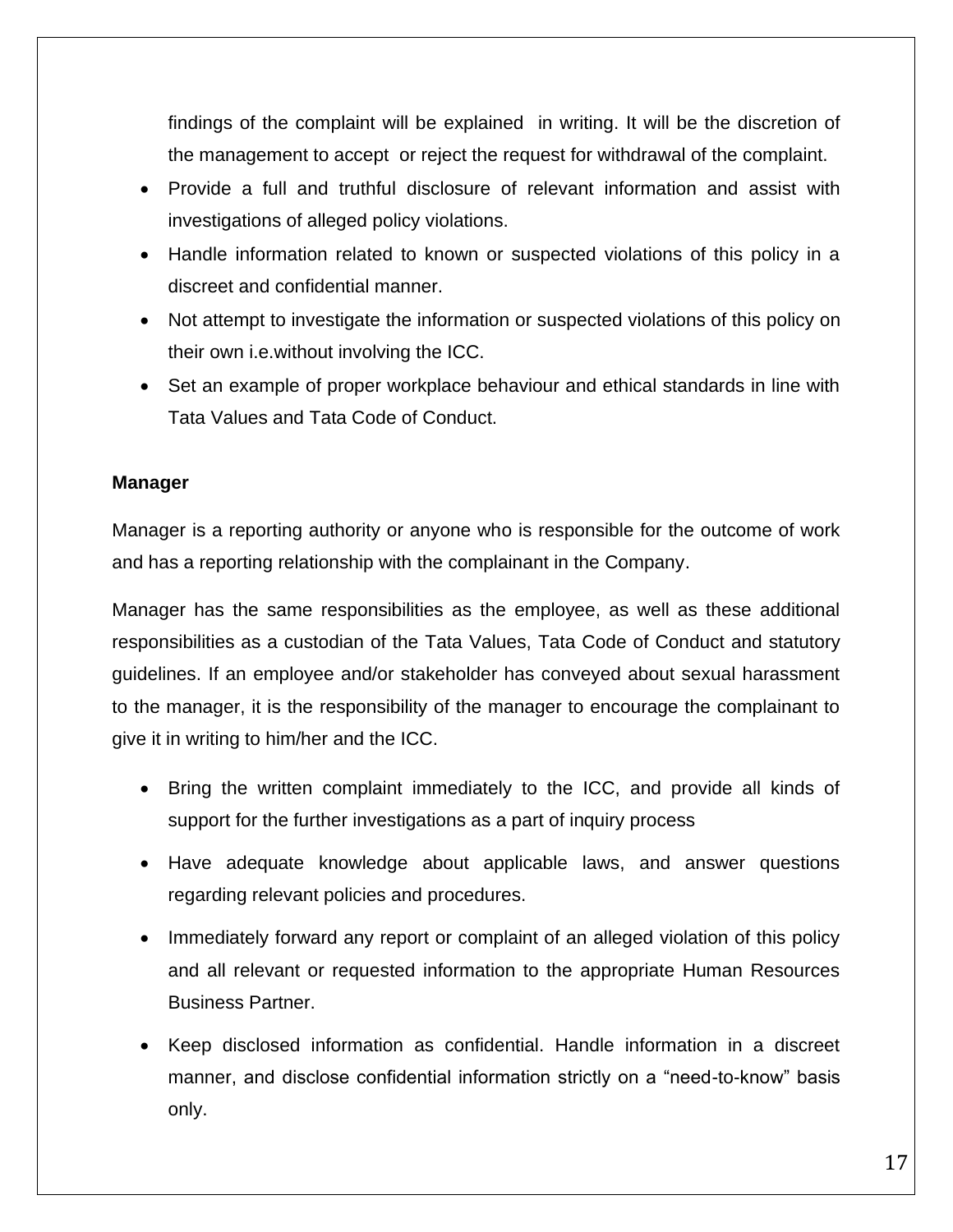- Not attempt to investigate or verify the information unless instructed by the Human Resources or Legal Department personnel in charge of the investigation and the ICC
- Fully cooperate, facilitate and aid the prompt handling of an investigation by ICC ,Human Resources, the Legal Department or the management.
- Allow the complainant, respondent, witnesses and allied parties to attend the inquiry proceedings at the stipulated time and place.
- Carry out all corrective measures and remediation established in the final decision.
- Ensure that employees are adequately communicated the Company's POSH policy
- Ensure no retaliation and zero tolerance to sexual harassment or inappropriate conduct
- Set an example of proper workplace behaviour and ethical standards in line with Tata Values and Tata Code of Conduct.

#### **Human Resources**

Human Resource team members have the same responsibilities as the employee and additional responsibilities as a custodian of the Tata Values , Tata Code of Conduct and statutory guidelines.

- Make information, policies and procedures available to employees via the Web, Human Resources and Tata Company management.
- Take cognizance of the written complaint and bring the complaint immediately to the ICC and provide all kinds of support for the further investigations as a part of inquiry process.
- Ensure that employees and stakeholders are communicated properly about Tata Company POSH policy.
- Not attempt to investigate or verify the information unless instructed by the legal Department personnel in charge of the investigation and the ICC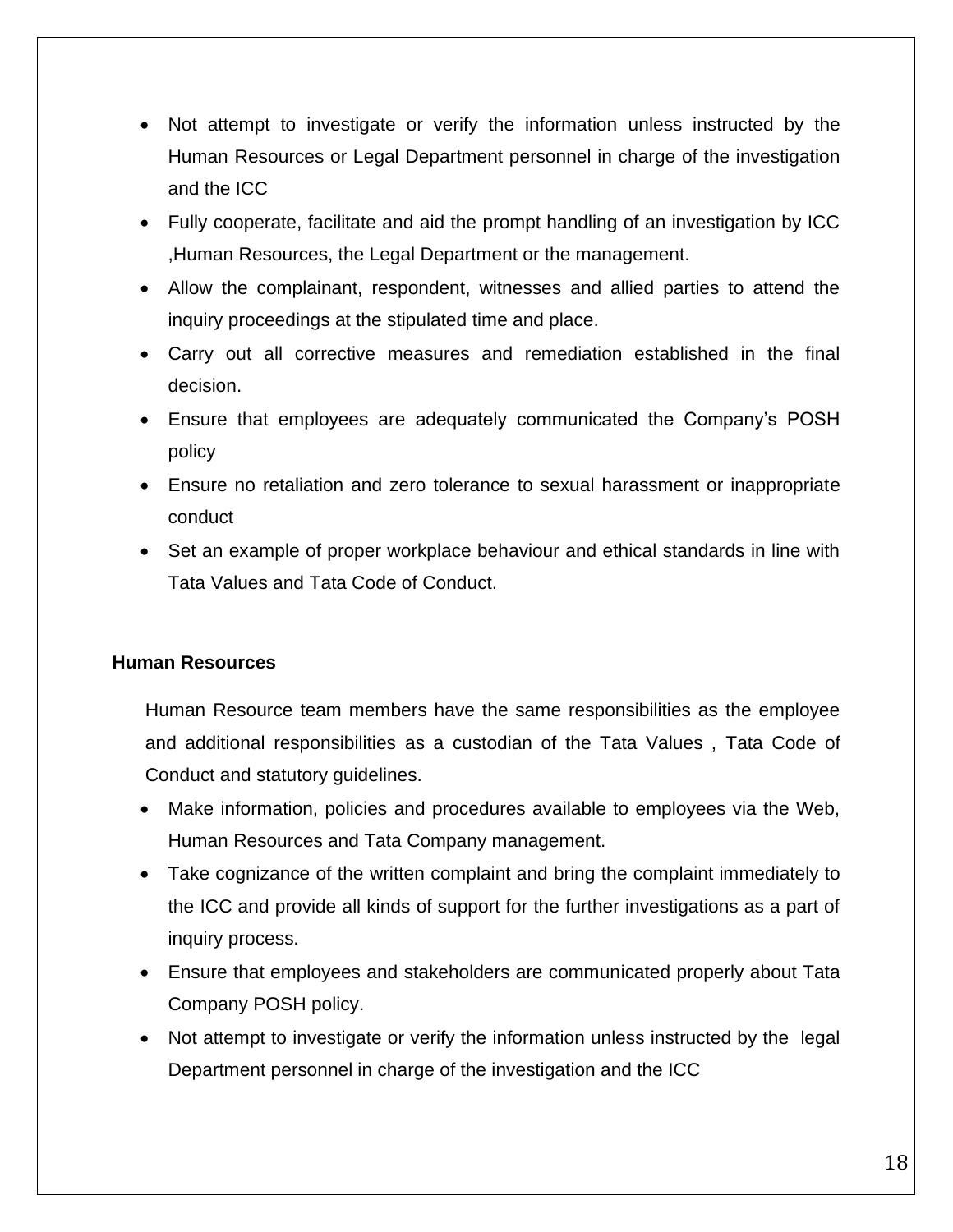- Carry out all corrective measures and remediation established in the final decision.
- Set an example of proper and appropriate workplace behaviour and ethical standards in line with Tata Values and code of conduct.

#### **ICC**

ICC members have the same responsibilities as the employees and additional responsibilities as a custodian of the Tata Values, Tata Code of Conduct and statutory guidelines.

- To be fair while making the assessment of the situation, investigation and giving the verdict.
- Conduct the inquiry process and recommend appropriate actions as per the process outlined in section 6 of this document in line with the statutory requirements applicable.
- Inform the parties involved in the inquiry proceedings well in time and in writing.
- Follow the principles of natural justice and treat the complainant, respondent, witnesses and related persons to the inquiry with dignity and respect.
- Submit to the Company an annual report comprising details of all cases and actions taken.
- Keep disclosed information as confidential. Handle information in a discreet manner, and disclose confidential information strictly on a "need-to-know" basis only.
- If an employee faces sexual harassment outside of the company work and work premises, assist them in filing a complaint in the police station as appropriate.
- Set an example of proper and appropriate workplace behaviour and ethical standards in line with Tata Values and Tata Code of Conduct.

In case the Committee finds the degree of offence coverable under the Indian Penal Code, then this fact shall be mentioned in its report and appropriate action shall be initiated by the Management, for making a Police Complaint as may be appropriate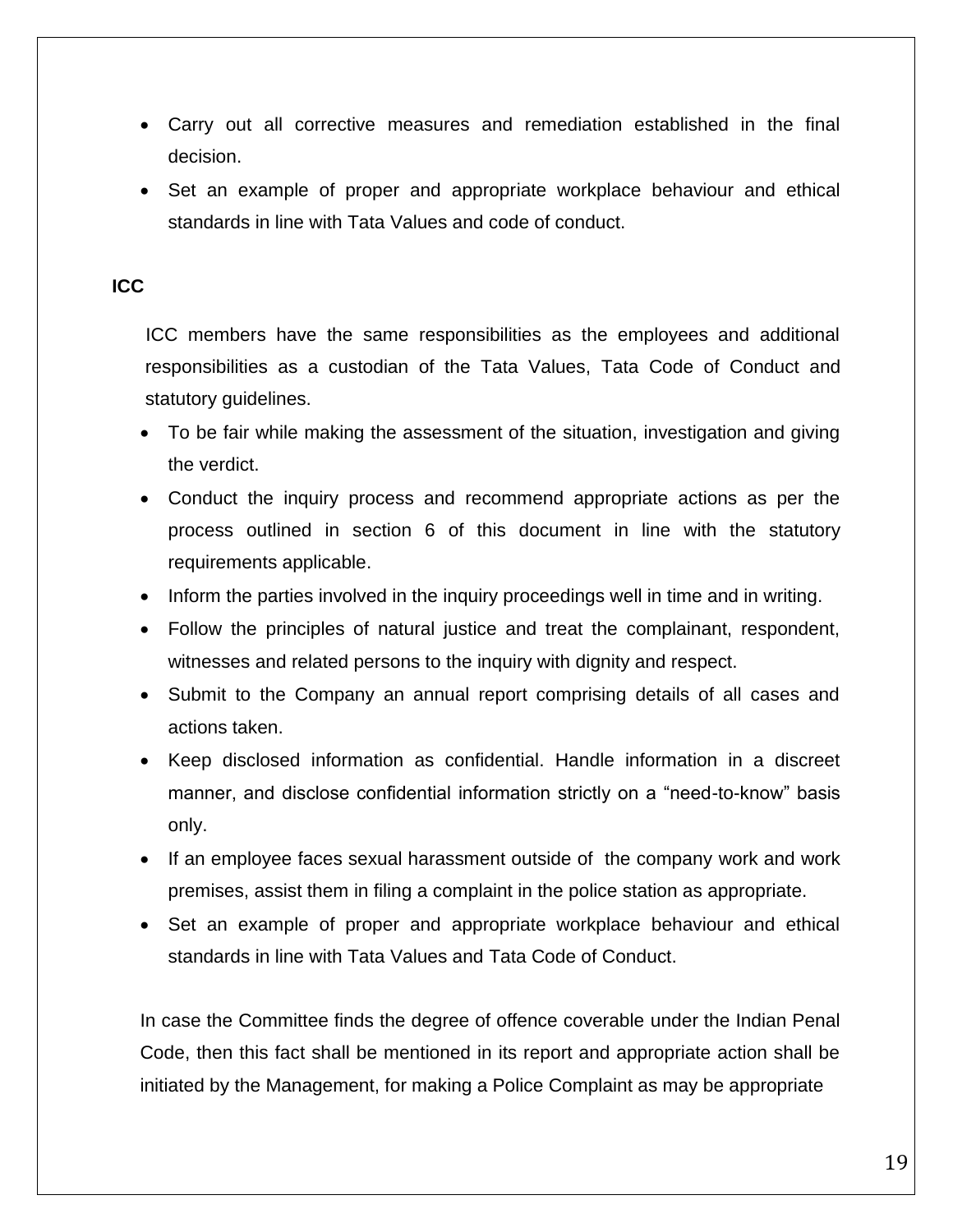#### **The Company**

The Company is responsible for providing a safe working environment for its employees, free from harassment, bias and prejudice of any kind. Towards this end, it will:

- Treat Sexual Harassment as misconduct under the service rules and take appropriate action for the same
- Encourage respectful and dignified behaviour at workplace at all times by all
- Have zero tolerance towards acts of sexual harassment
- Declare the names and contact details of all Members of the ICC
- Display at conspicuous places in the workplace, the penal consequences of Sexual Harassment.
- Organize workshops and awareness programs at regular intervals for sensitizing employees with the provisions of this policy
- Organize orientation and skill building programs for the members of the ICC.
- Ensure that necessary facilities and information are provided to the ICC for dealing with the complaint and conducting an inquiry.
- assist in securing the attendance of Respondent and witnesses before the ICC and make available such information to the ICC as it may require with regards to the complaint.
- provide assistance to the Complainant if the Complainant chooses to file a complaint in relation to the offence under the Indian Penal Code (refer Annexure 2 regarding Punishment for Sexual Harassment under the IPC) or any other law for the time being in force.
- cause to initiate action, under the Indian Penal Code or any other law for the time being in force, against the Respondent, or if the Complainant so desires, where the Respondent is not an employee, in the workplace at which the incident of Sexual Harassment took place.
- monitor the timely submission of reports by the ICC.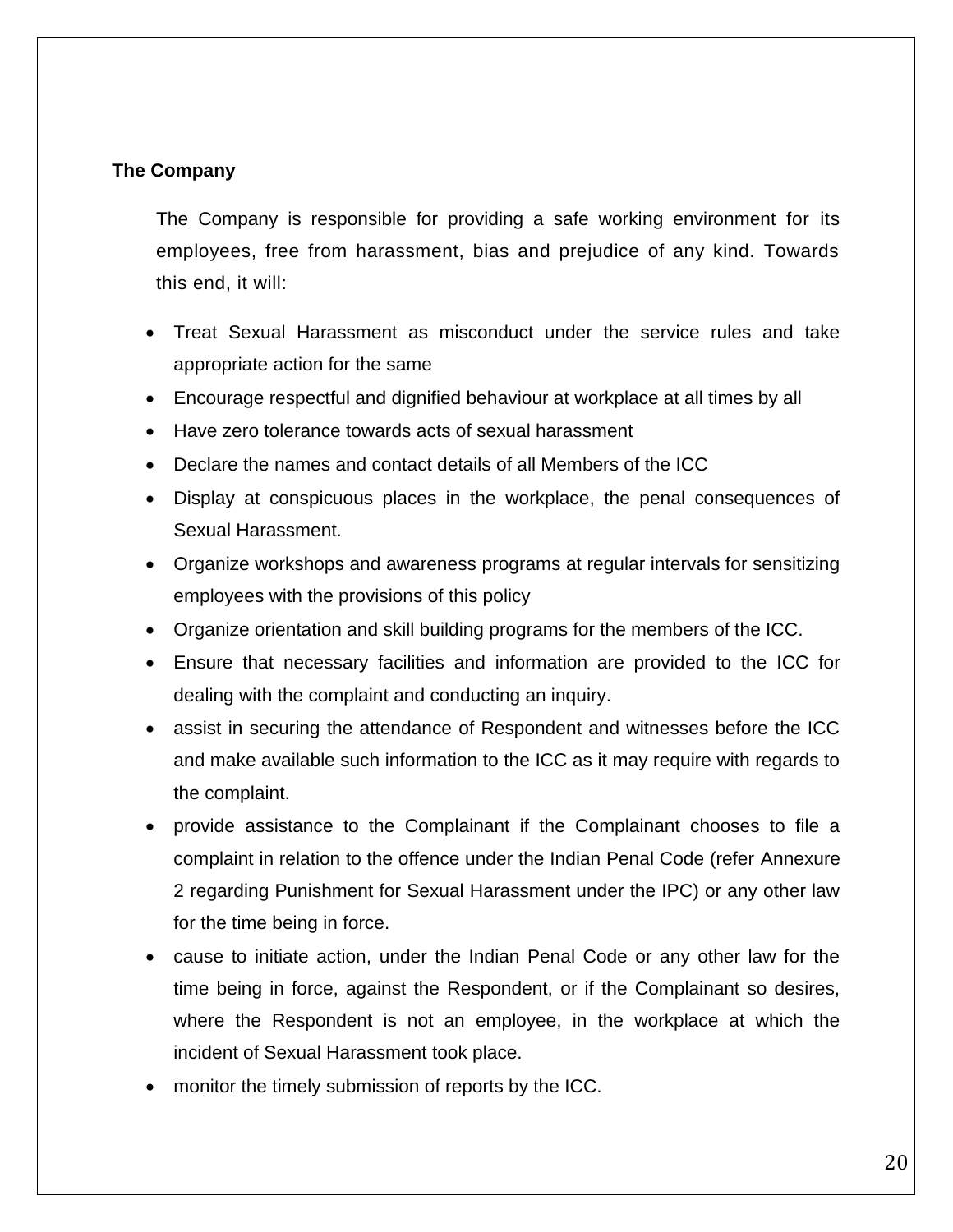- at its sole discretion, may provide additional facilities to the Aggrieved Individual including:
	- an option for a transfer of the Aggrieved Individual or the Respondent who is proved to be guilty, to any other workplace.
	- an option for a change of role / department (if feasible)
	- support to the Aggrieved Individual to undergo professional counselling
	- at the discretion of ICC, provide for compensation for mental trauma, pain and distress suffered, for loss in career opportunity etc. based on various relevant factors including salary and financial status of the Respondent.
- Cause their respective subsidiaries to adopt the policies on prevention, prohibition and redressal of Sexual Harassment, which shall be consistent with this Policy.

#### <span id="page-20-0"></span>**8. EXCEPTIONS**

Any exception to this policy requires the approval of the Group Chief Ethics Officer, Group General Counsel and the Group Chief Human Resources Officer.

#### <span id="page-20-1"></span>**9. AMENDMENTS**

<span id="page-20-2"></span>The Company reserves the right to amend the Policy from time to time in order to comply with any laws / rules / regulations that come into effect from time to time, related to Sexual Harassment.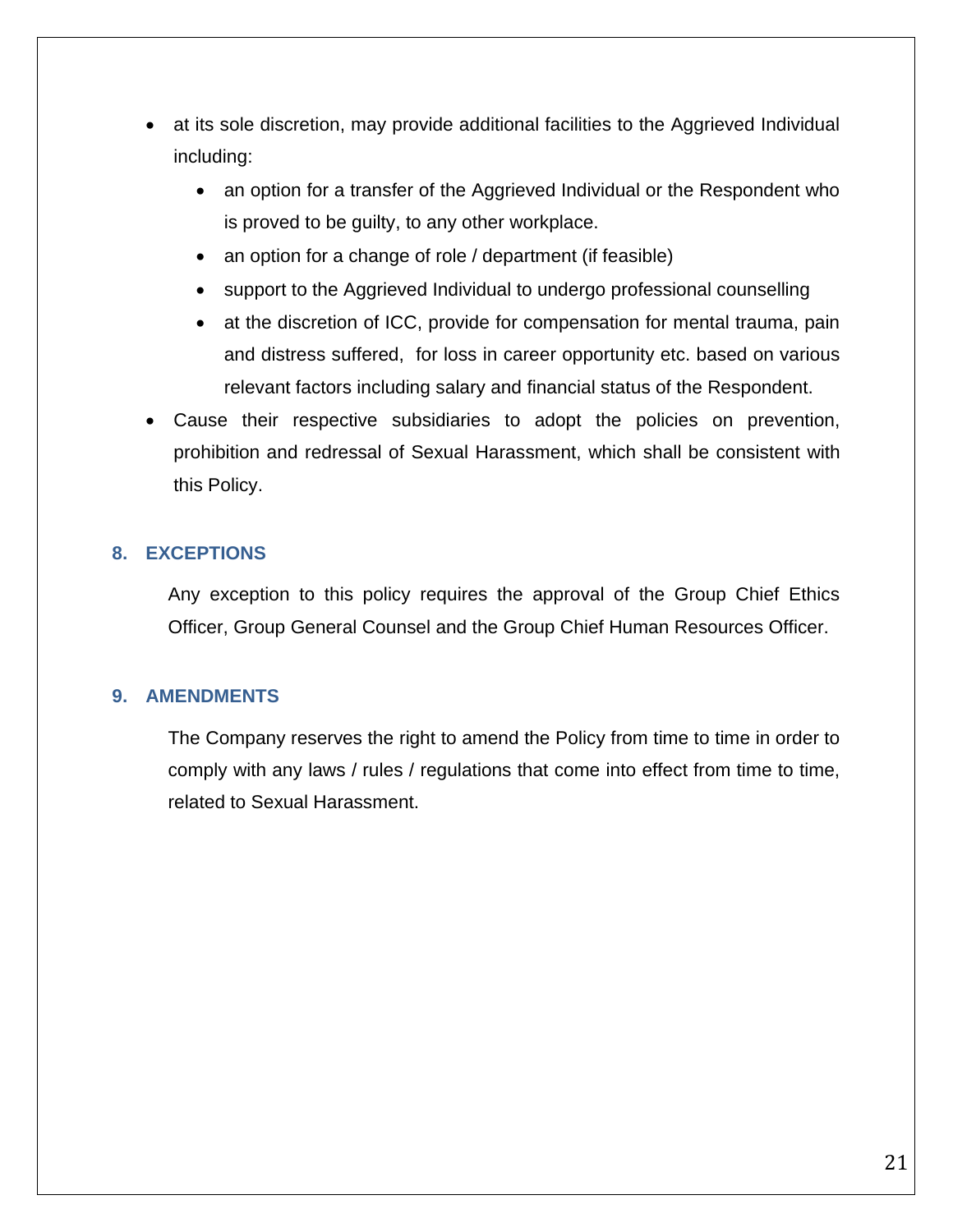#### **ANNEXURE 1**

#### **COMPLAINT FORM**

### **1. Details of Aggrieved Individual**

| <b>Name</b> | <b>Designation</b> | <b>Division</b><br><b>Department</b> | & | <b>Contact</b><br><b>Numbers</b> | <b>Office</b><br><b>Address</b> |
|-------------|--------------------|--------------------------------------|---|----------------------------------|---------------------------------|
|             |                    |                                      |   | (Landline<br>and<br>Mobile)      |                                 |
|             |                    |                                      |   |                                  |                                 |

**2. Details of Complainant (in case the Complainant is not the Aggrieved Individual)**

| <b>Name</b> | <b>Relationship</b>         | with   Contact Numbers | <b>Address</b> |
|-------------|-----------------------------|------------------------|----------------|
|             | <b>Aggrieved Individual</b> | (Landline<br>and       |                |
|             |                             | <b>Mobile)</b>         |                |
|             |                             |                        |                |
|             |                             |                        |                |
|             |                             |                        |                |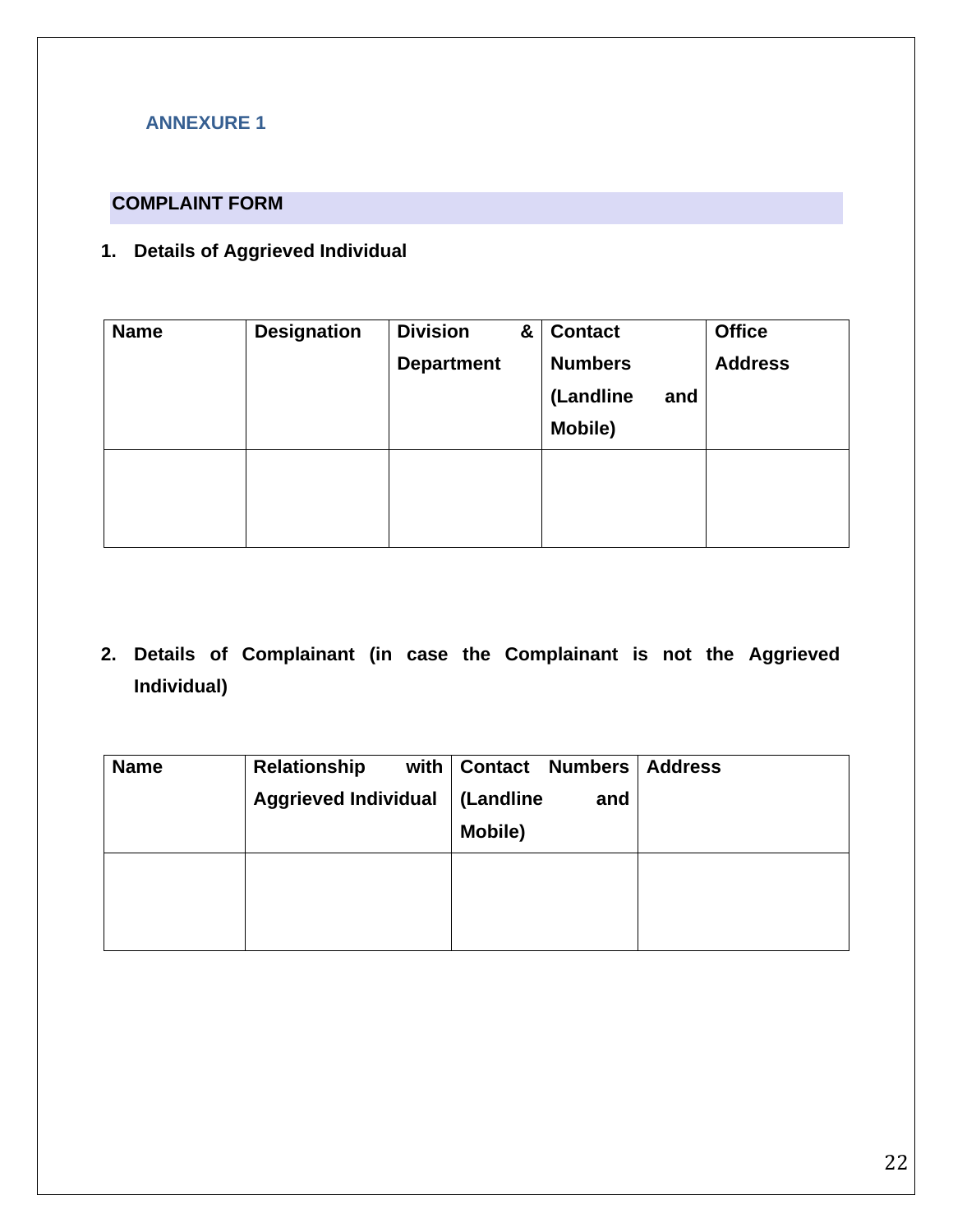# **3. Details of individual alleged to have engaged in sexual harassment**

| <b>Name</b> | <b>Designation</b> | <b>Division</b>   | 8 <sub>l</sub> | <b>Contact</b> | <b>Office Address</b> |
|-------------|--------------------|-------------------|----------------|----------------|-----------------------|
|             |                    | <b>Department</b> |                | <b>Numbers</b> |                       |
|             |                    |                   |                | (Landline and  |                       |
|             |                    |                   |                | Mobile)        |                       |
|             |                    |                   |                |                |                       |
|             |                    |                   |                |                |                       |
|             |                    |                   |                |                |                       |

# **4. Details of the incident(s)**

| Sr. | <b>Nature</b>            | of<br><b>Date</b> | <b>Time</b><br>of | <b>Place</b><br>of | Name and contact |
|-----|--------------------------|-------------------|-------------------|--------------------|------------------|
| No. | <b>Description</b><br>of | incident          | incident          | incident           | details<br>of    |
|     | incident                 |                   |                   |                    | witnesses if any |
|     |                          |                   |                   |                    |                  |
|     |                          |                   |                   |                    |                  |
|     |                          |                   |                   |                    |                  |
|     |                          |                   |                   |                    |                  |
|     |                          |                   |                   |                    |                  |
|     |                          |                   |                   |                    |                  |
|     |                          |                   |                   |                    |                  |
|     |                          |                   |                   |                    |                  |
|     |                          |                   |                   |                    |                  |
|     |                          |                   |                   |                    |                  |
|     |                          |                   |                   |                    |                  |
|     |                          |                   |                   |                    |                  |
|     |                          |                   |                   |                    |                  |
|     |                          |                   |                   |                    |                  |
|     |                          |                   |                   |                    |                  |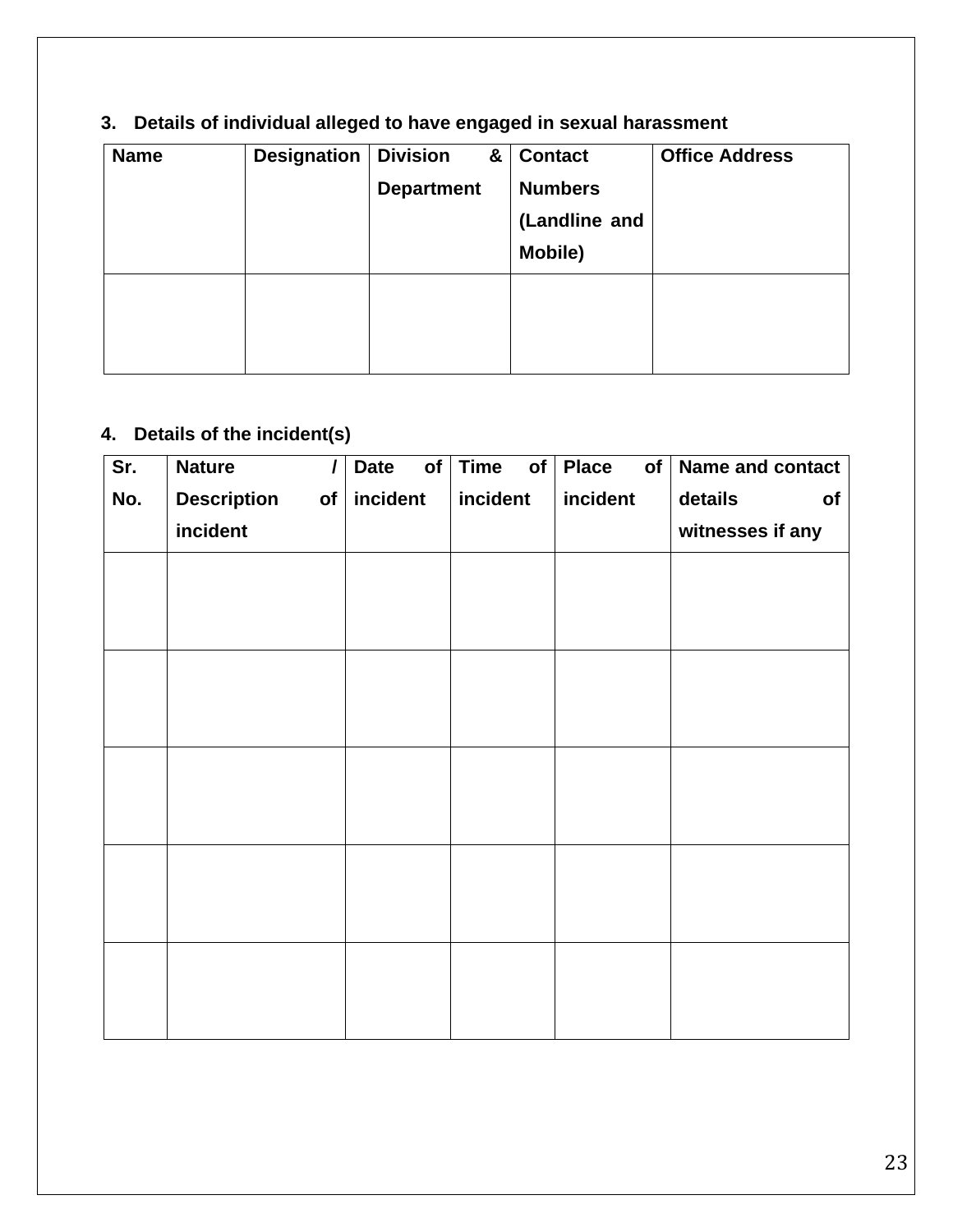**5. Has a report regarding these incidents been filed with any other agency? Yes** ( ) **No** ( )

 **If yes, with whom?**

6. **Additional information and comments if any:**

<span id="page-23-0"></span>

| <b>Signature of Aggrieved Individual:</b> | Date: |
|-------------------------------------------|-------|
| <b>Signature of Complainant:</b>          | Date: |
|                                           |       |